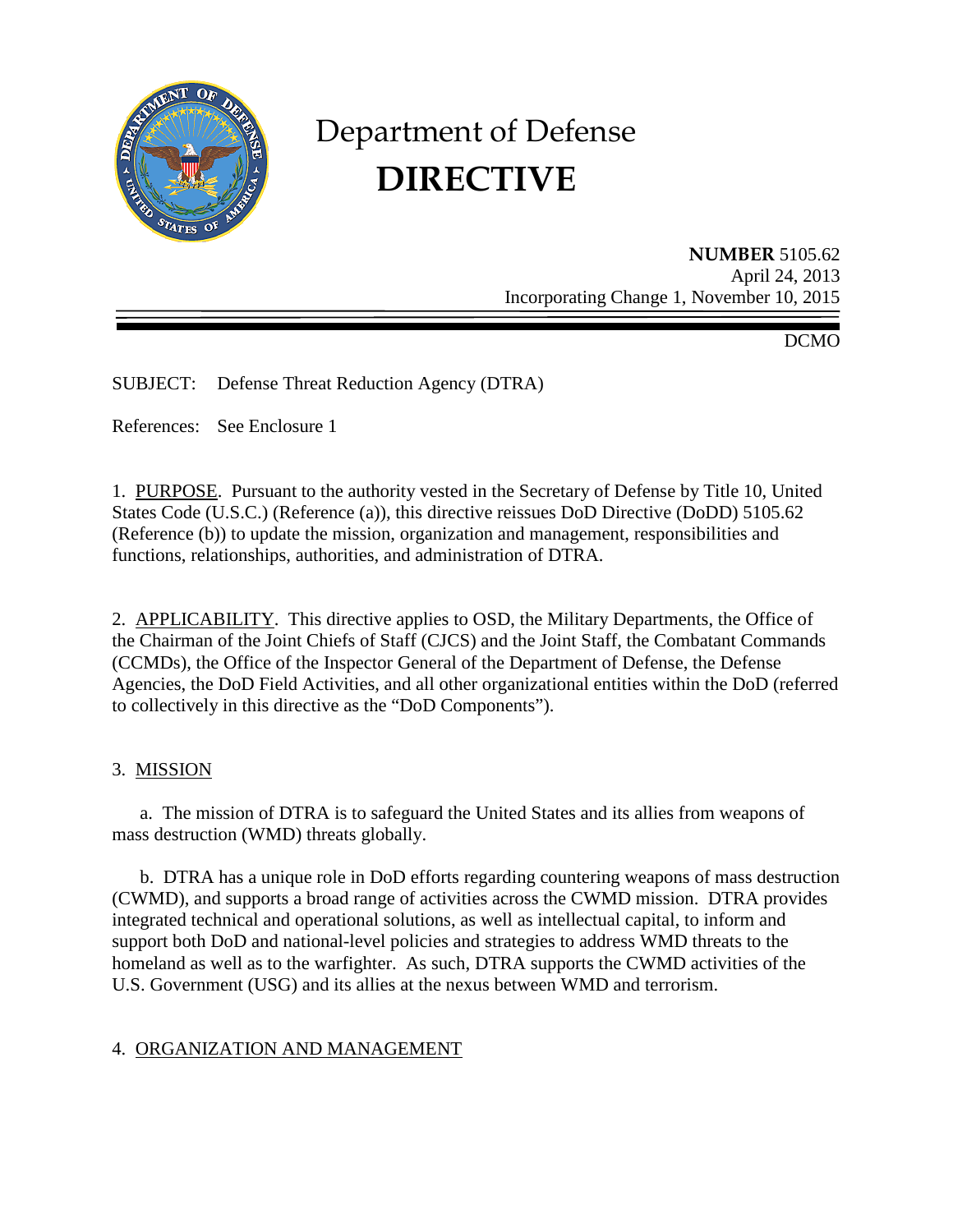a. DTRA is a Defense Agency, in accordance with sections 191 and 192 of Reference (a), under the authority, direction, and control of the Under Secretary of Defense for Acquisition, Technology, and Logistics (USD(AT&L)), through the Assistant Secretary of Defense for Nuclear, Chemical, and Biological Defense Programs (ASD(NCB)), consistent with DoDD 5134.01 (Reference (c)) and DoDD 5134.08 (Reference (d)).

 b. DTRA is a combat support agency (CSA), in accordance with section 193 of Reference (a) and DoDD 3000.06 (Reference (e)).

 c. DTRA consists of a Director, a Deputy Director, an Executive Director, and subordinate organizational elements established by the Director within resources assigned by the Secretary of Defense.

## 5. RESPONSIBILITIES AND FUNCTIONS. The Director, DTRA:

a. Organizes, directs, and manages DTRA and all assigned resources.

 b. In accordance with Reference (e), executes those responsibilities applicable to DTRA's designation as a CSA.

 c. Accomplishes planning, programming, budgeting, and execution (PPBE), accounting, and financial management activities for DTRA, in accordance with established DoD policies and procedures.

 d. Integrates assigned CWMD activities and tasks across the DoD, as appropriate. In this capacity, the Director:

 (1) Supports the Commander, United States Strategic Command (USSTRATCOM), as the lead Combatant Commander (CCDR) for synchronizing DoD efforts to combat WMD in accordance with the Unified Command Plan (Reference (f)), leveraging DTRA's planning, technical development, capabilities and needs identification, and operational expertise and capabilities required to execute CWMD operations.

 (2) Serves as the Director of the United States Strategic Command Center for Combating Weapons of Mass Destruction (SCC-WMD), over which the Commander, USSTRATCOM, has direct tasking authority.

 (3) Provides technical and operational support to the Commander, Standing Joint Force Headquarters for Elimination.

 (4) Provides technical subject matter expertise and supports SCC-WMD Proliferation Security Initiative activities, consistent with Chairman of the Joint Chiefs of Staff Instruction (CJCSI) 3520.02B (Reference (g)).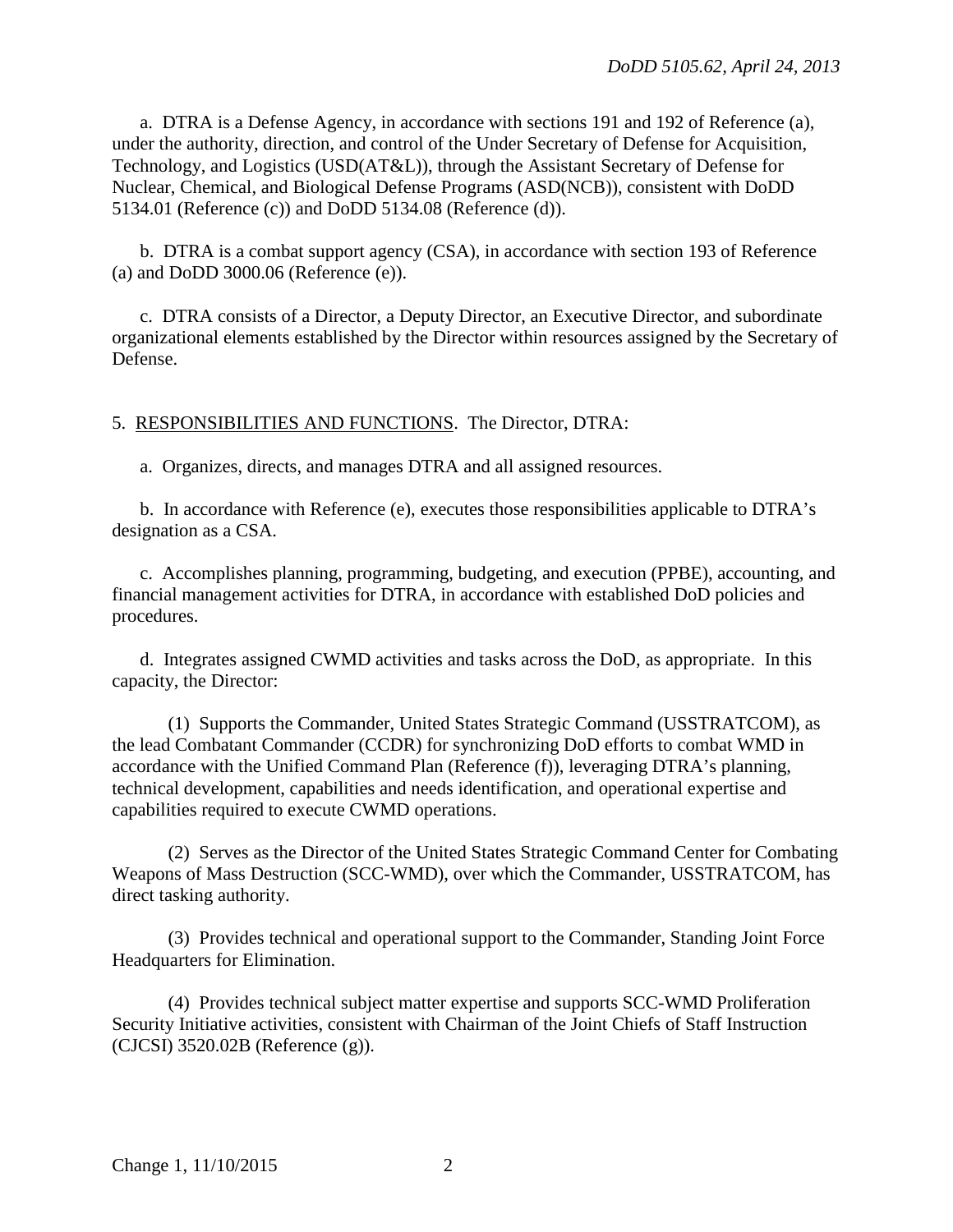(5) Manages and oversees DTRA research, development, test, and evaluation (RDT&E) and acquisition needed to support DoD mission areas in support of DoDD 2060.02 (Reference (h)). This includes support of OSD strategic and tactical systems acquisition oversight of DoD major defense acquisition program (MDAP), pre-MDAP, and development programs, and as stated in DoD CWMD joint experimentation initiatives.

 (6) Assists the ASD(NCB) to develop a comprehensive research, development, and acquisition strategy to combat WMD, consistent with References (d) and (h), and in support of DoDD 5160.05E (Reference (i)).

 (7) Provides technical, operational, and acquisition support, advice, and recommendations, as appropriate, to the other DoD Components in all assigned mission areas.

 (8) Manages and operates the Defense Threat Reduction University, including the Defense Nuclear Weapons School.

 (9) Provides the DoD with a manned 24-hours a day/7-days a week globally responsive CWMD operations center, technical reachback, and chemical, biological, radiological, nuclear, and high-yield explosives (CBRNE) decision support system with capability for planning, operations, and post-event analysis. This system assists the USG and facilitates information sharing with federal, State, and local agencies, consistent with Executive Order 13388 (Reference (j)) and CJCSI 3125.01C (Reference (k)).

 (10) Serves as the DoD representative, or supports DoD representatives, in interagency, bilateral, and multilateral committees and processes involving matters relating to the DTRA mission, as appropriate.

 (11) Assesses current and future WMD threats and assists the other DoD Components, USG agencies, and organizations in anticipating the future strategic environment so that programs, plans, strategies, and technologies can prepare warfighters to defeat or mitigate these threats.

 (12) Provides analytical, research, and administrative support to federal advisory committees as directed, to include the Threat Reduction Advisory Committee, the Veterans' Advisory Board on Dose Reconstruction, and their respective subcommittees, panels, working groups, and task forces, as required.

e. Supports DoD efforts to implement the key objectives of U.S. nuclear weapons posture and policy. Provides operational and technical support to prevent nuclear proliferation and nuclear terrorism; maintain strategic stability at reduced nuclear force levels; and sustain a safe, secure, and effective nuclear arsenal. In this capacity, the Director:

 (1) Preserves critical nuclear competencies through their use in other mission areas of DTRA and by other means; coordinates and collaborates with the other DoD Components and the Department of Energy (DOE) on stockpile stewardship; and maintains the capability to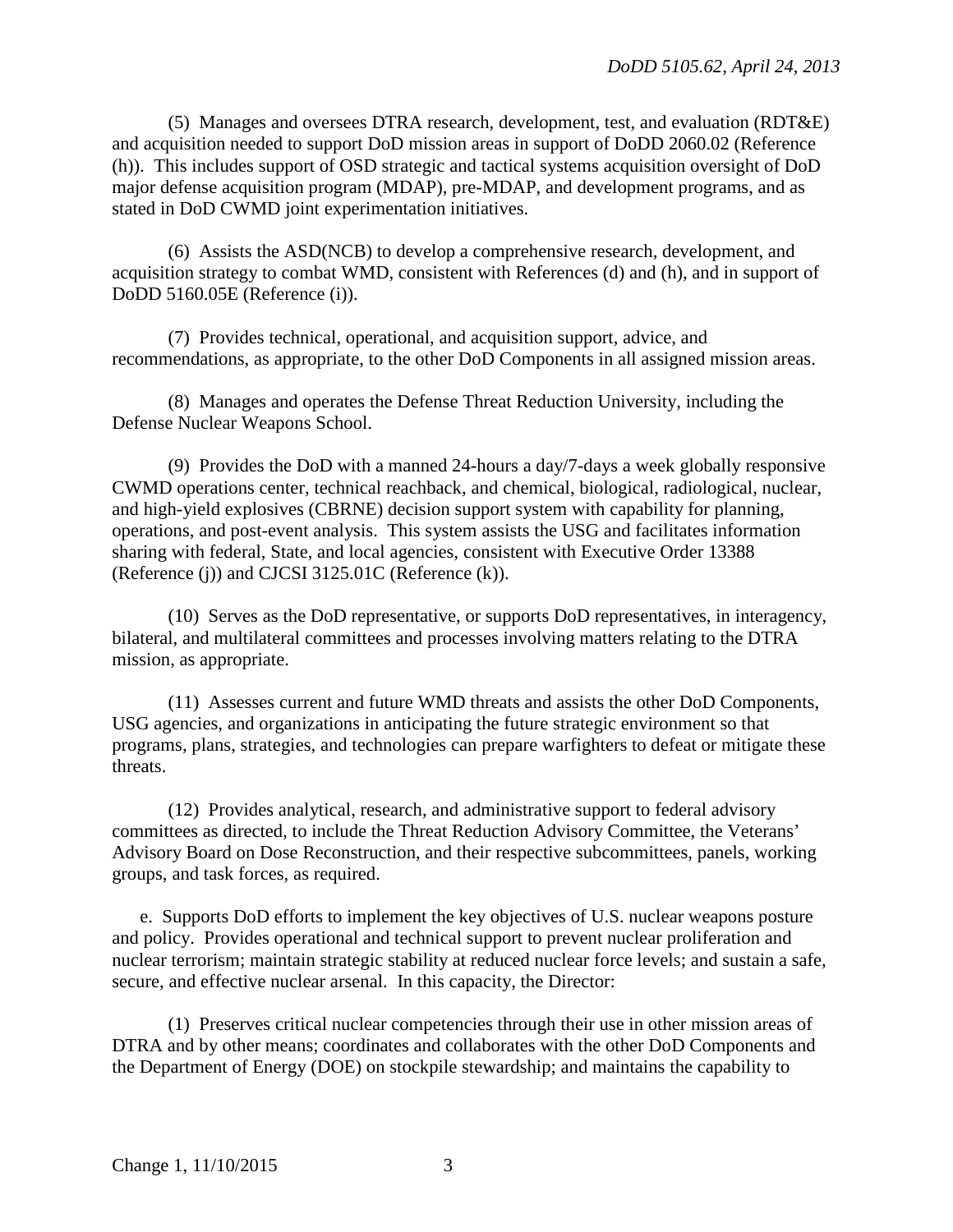support coordination of strategic system sustainment, consistent with Presidential Decision Directive 15 (Reference (1)).

 (2) Maintains the national nuclear weapon stockpile databases and provides surveillance, guidance, coordination, advice, and assistance, as appropriate, concerning all nuclear weapons in DoD custody.

 (3) Provides technical assistance and support to the other DoD Components for developing and publishing standards, requirements, and operational procedures dealing with the reliability, safety, security, control, logistics management, and explosive ordnance disposal of nuclear weapons or devices.

 (4) Provides support for OSD activities on nuclear weapon matters, as requested, including:

(a) Nuclear weapons safety, security, control, reliability, and survivability.

 (b) Joint DoD-DOE nuclear weapons life-cycle activities, in accordance with DoDD 3150.1 (Reference (m)).

 (c) Activities of the Nuclear Weapons Council (NWC), including meetings of the NWC and its Standing and Safety Committee.

 (d) Activities of the North Atlantic Treaty Organization, including meetings of the Nuclear Planning Group - High-Level Working Group, and the Joint Theater Surety Management Group.

(e) Preparation and coordination of required documentation.

(f) Support for international military atomic energy programs.

 (5) Conducts Defense Nuclear Surety Inspection Oversights (DNSIO), Defense Nuclear Surety Monitor Inspections (DNSMI), and nuclear weapons technical inspection (NWTI) inspector training on behalf of the CJCS.

 (a) At the direction of the CJCS, conducts DNSIO of Military Department NWTI teams at the units responsible for assembly, maintenance, and storage of nuclear weapons systems and components.

 (b) Develops a NWTI inspector course and conducts inspector training covering inspection policy and procedures that will incorporate best practices and lessons learned from the Military Departments. All new NWTI inspectors will be required to complete this training successfully.

 (c) Conducts DNSMI to observe and evaluate a limited number of CJCS-directed nuclear surety tasks or exercises to address areas of concern.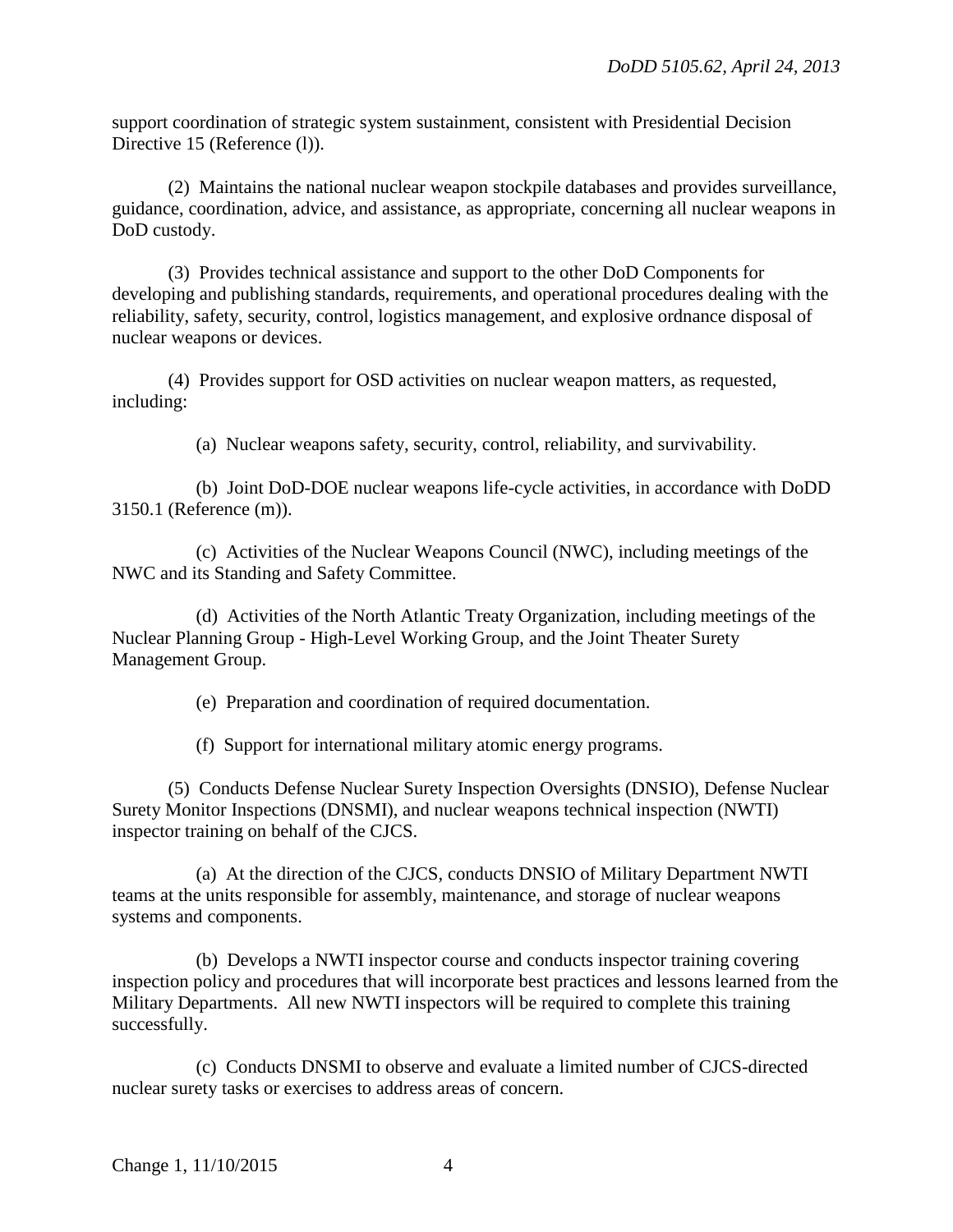(6) Provides RDT&E support to OSD and the Military Departments for nuclear weapons physical security, including force-on-force tests to examine DoD policies on nuclear physical security.

 (7) Provides organizational support to the Joint Atomic Information Exchange Group in cooperation with the DOE, in accordance with DoD Instruction (DoDI) 5030.14 (Reference (n)).

(8) Researches and develops:

(a) Hardening technologies for strategic systems.

(b) The effects of, and methodologies to address, nuclear weapons.

 (c) Technologies to maintain readiness to conduct effects experiments, including those needed if underground nuclear weapons testing is resumed.

 (9) Provides technical support and RTD&E to support nuclear employment planning, including nuclear weapons effects and consequences of execution modeling.

 f. Provides support to DoD nonproliferation tasks and activities. In this capacity, the Director:

 (1) Implements the Cooperative Threat Reduction (CTR) Program according to guidance from the USD(AT&L), through the ASD(NCB), and the policies established by the Under Secretary of Defense for Policy (USD(P)), through the Assistant Secretary of Defense for Homeland Defense and Global Security (ASD(HD&GS)), in accordance with Reference (h) and Deputy Secretary of Defense Memorandum (Reference (o)), and consistent with applicable CTR policies, agreements, international arms control agreements, and regimes. As such, the Director:

 (a) Develops long-term implementation strategies, program plans, and budgets for the DoD CTR Program.

 (b) Develops technical requirements jointly with the ministries and agencies of the recipient states.

(c) Manages the performance, cost, and schedule of CTR projects.

 (2) Serves as the DoD focal point for implementation of inspection, escort, and monitoring provisions of arms control treaties and other agreements, consistent with DoDD 2060.1 (Reference (p)). As such, the Director:

 (a) Serves as the DoD lead responsible for treaty-verification monitoring technology development, operation of treaty-specified monitoring facilities, and general technical support of arms-control initiatives. Performs data collection, compilation, and integration for arms control treaties and agreements.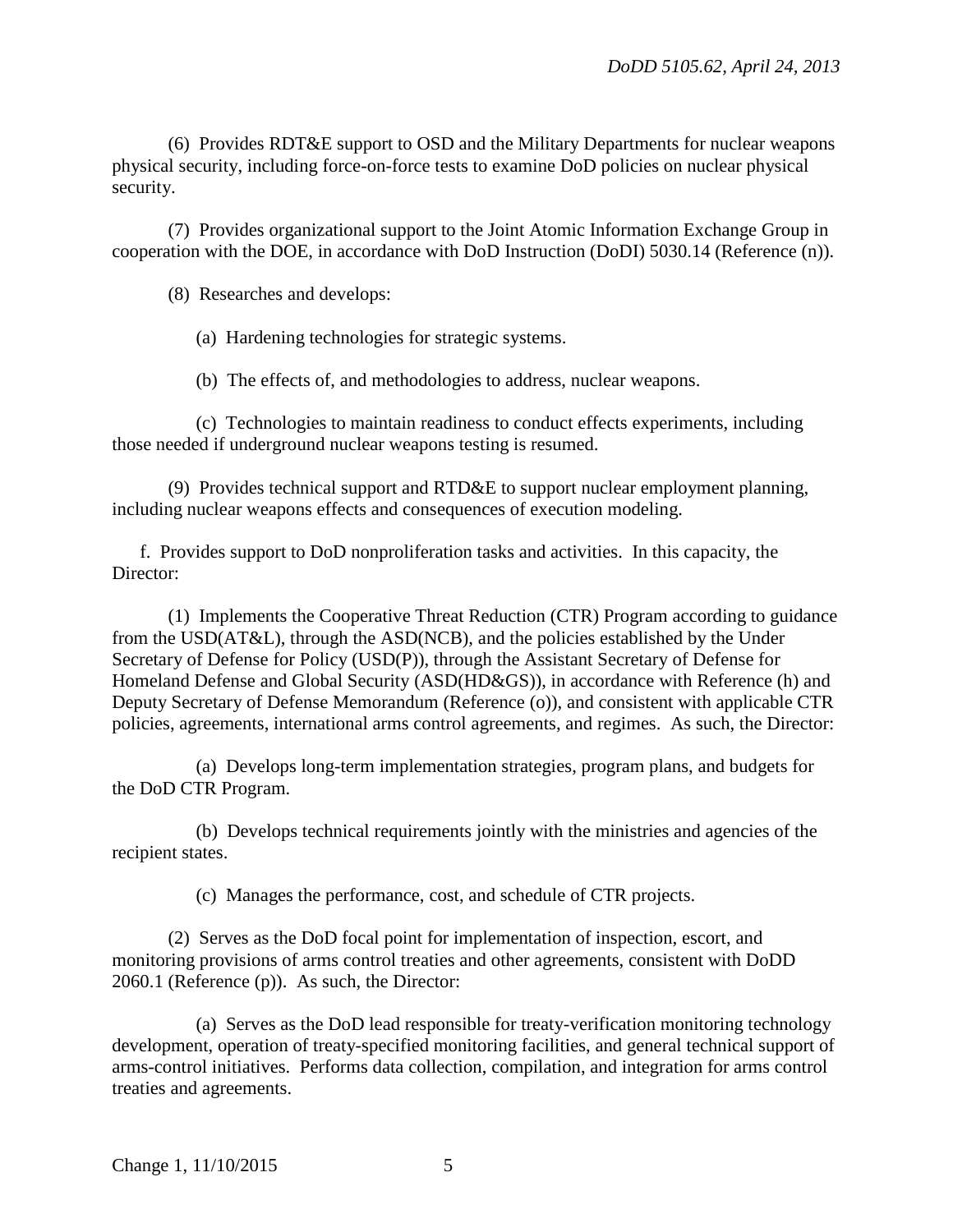(b) Provides, conducts, and manages training for on-site inspections and aerial monitoring by the USG abroad, in accordance with arms-control agreements and confidence- and security-building measures. Performs activities associated with the conduct of on-site inspections and aerial monitoring by foreign inspectors on U.S. facilities and at U.S.-controlled facilities in foreign countries, in coordination with and in support of the geographic combatant commands, the Military Departments, and facility commanders.

 (c) Manages the DoD Treaty Inspection Readiness Program, in accordance with DoDI 5205.10 (Reference (q)).

 (d) Provides support for related activities of U.S. arms control treaty and/or agreement delegations, OSD officials, and the other DoD Components, as requested by appropriate officials, and provide staff support, as agreed, to the designated OSD treaty managers.

 (e) Provides support for coordination and cooperation with foreign parties and/or international bodies to accomplish treaty and/or agreement objectives, including providing personnel and logistics resources to intra-alliance and international operations, as directed.

 (3) Supports the Defense Security Cooperation Agency Enhanced End Use Monitoring (EEUM) Program, on a case-by-case basis, through the conduct of EEUM inspections of selected U.S.-origin defense articles transferred to foreign nations and/or the facilities used to store the defense articles.

 (4) Provides security advisors, as requested, to the other DoD Components and other USG departments and agencies having cognizance over special access programs, in the direction, management, and coordination of arms control policy development, oversight, and implementation initiatives potentially affecting the special access program community, consistent with DoDD 5205.07 (Reference (r)).

 (5) Supports the Department of State and the CCDRs in efforts to assist foreign countries in improving the safety, security, and accountability of shoulder-fired anti-aircraft missiles, small arms, light weapons, and ammunition.

 g. Provides support for DoD CWMD tasks and related activities to characterize, deter, interdict, defeat, prevent, respond to, and defend against CBRNE threats. In this capacity, the Director:

 (1) Provides operational and technical subject matter expertise and support to the CJCS and the Secretaries of the Military Departments for CBRNE doctrine, training, readiness, and modeling and simulation.

 (2) Provides other DoD Components with the capabilities (training, technology, and advice) to: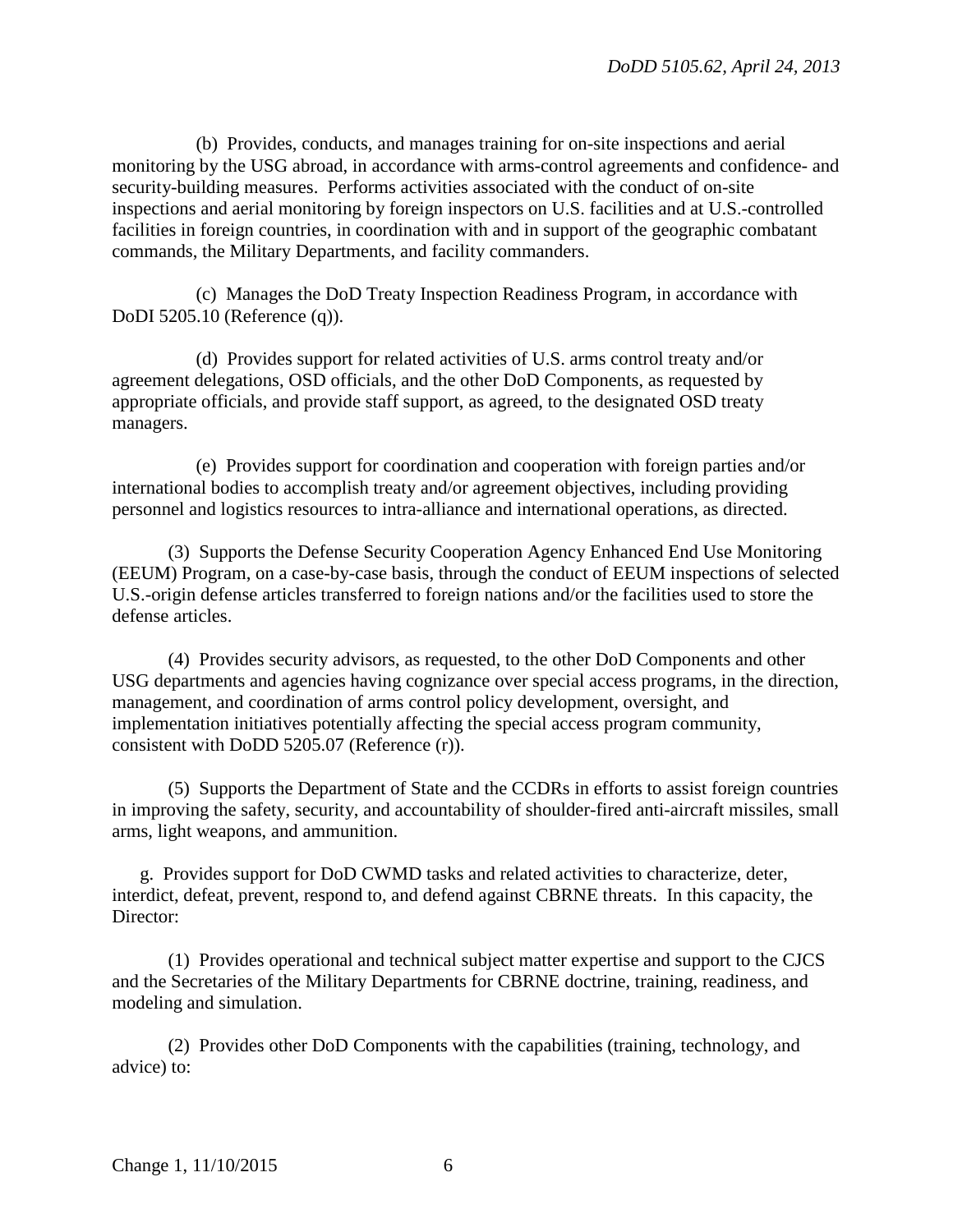(a) Prevent, deter, detect, locate, characterize, track, defeat, and mitigate existing or future CBRNE threats or devices.

(b) Manage RDT&E programs to enhance and transition CWMD capabilities.

(c) Address new and emerging CBRNE threats or devices.

 (3) Implements DoD/Federal Bureau of Investigation and DoD/Department of Homeland Security (DHS) International Counterproliferation Programs worldwide, consistent with sections 2333 and 2334 of Title 50, U.S.C. (Reference (s)), to deter the possible proliferation and acquisition of WMD across international borders.

 (4) Conducts pre-incident site surveys and provides site characteristic packages to supported agencies to aid in crisis or consequence planning.

 (5) Evaluates the lethality and collateral effects of the potential use of WMD against a broad spectrum of U.S. interests in warfighting and terrorist scenarios.

 (6) Researches, develops, and evaluates advanced weapons and their lethal or collateral effects, including analysis of delivery options and weapon/target interaction, against the spectrum of WMD-related targets.

 (7) Assesses, models, enhances, and tests the survivability and operability of components, systems, forces, and infrastructure to the effects of nuclear weapons and other WMD, consistent with guidance provided by DoDI 3150.09 (Reference (t)).

 (8) Serves as the DoD focal point for the development, demonstration, and fabrication of radiation-resistant microelectronics, components, materials, and optics to achieve hardening standards and integration into systems.

 (9) Develops and manages a holistic chemical, biological, radiological, and nuclear threat detection portfolio that integrates passive, active, and alternative detection approaches to safeguard DoD capabilities and interests from WMD, to support both counterproliferation (CP) and weapons of mass destruction terrorism (WMD-T) efforts.

 (10) In coordination with the Secretaries of the Military Departments, identifies and supports the experimental capabilities necessary to conduct CWMD RDT&E activities across DoD laboratories, interagency laboratories, and industry.

 (11) Manages DoD national technical nuclear forensics (NTNF) research and development (R&D) programs, in accordance with DoDD S-2060.04 (Reference (u)). Coordinates NTNF R&D programs with the Secretary of the Air Force and other DoD and non-DoD NTNF-relevant R&D activities.

(12) Manages the development of CP-related mission area technologies to: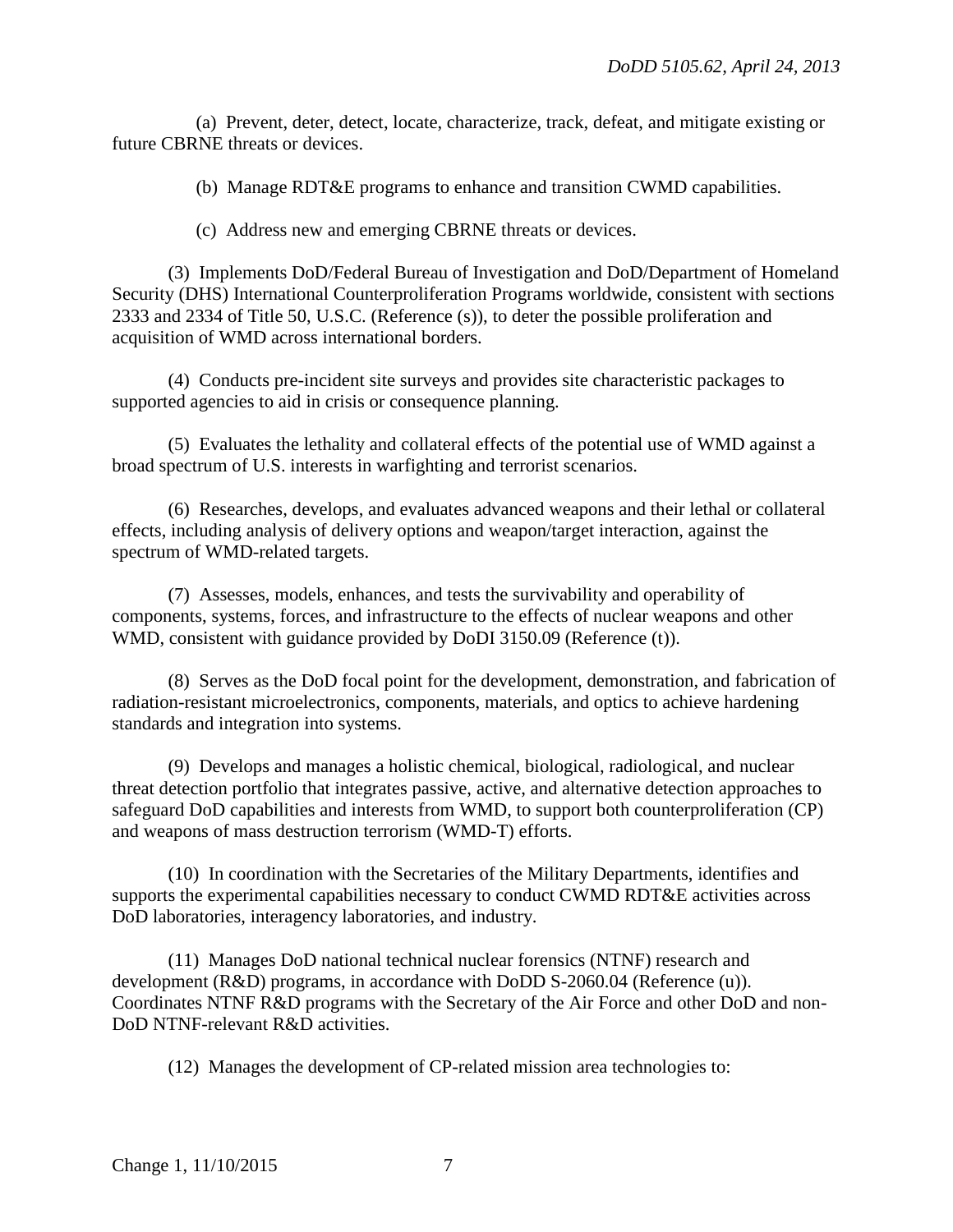(a) Assist other DoD Components in performing CP R&D and conduct CP rapid acquisition programs (e.g., to support joint urgent operational needs), joint capability technology demonstrations, and advanced technology demonstrations.

(b) Support and execute interagency CP programs, in accordance with DoD policies.

 (c) Support the Assistant Secretary of Defense for Research and Engineering (ASD(R&E)), under the authority, direction, and control of the USD(AT&L), to execute the Hard and Deeply Buried Target Defeat Science and Technology (S&T) Master Plan.

 (d) Support the United States Special Operations Command to develop capabilities to conduct its CP and WMD-T missions.

 (e) Support the Intelligence Community to locate, characterize, and assess hard and deeply buried targets and underground facilities. Provide targeting assistance to the other DoD Components, as requested.

 (13) Provides support for the ASD(NCB) to fulfill responsibilities to the Counterproliferation Program Review Committee.

 (14) Provides operational and analytical support to the other DoD Components and other organizations for mission assurance, critical infrastructure protection, antiterrorism, and/or force protection. As such, the Director:

 (a) Serves as the technical and field agent on force protection, within assigned areas of cognizance, for the CJCS. Such areas may include, but are not limited to:

 1. Vulnerability assessments, in accordance with DoDI 3020.52 (Reference (v)), DoDI 2000.12 (Reference (w)), and DoDI 2000.16 (Reference (x)).

2. Technology development.

3. Training.

 (b) Conducts balanced survivability assessments (BSAs) of U.S. and allied systems against a broad spectrum of threat environments, including architectural analyses to identify systemic problems in strategic systems, consistent with DoDI O-3000.08 (Reference (y*)*).

 (c) Coordinates with the Joint Staff Deputy Directorate for Antiterrorism and Homeland Defense as the central scheduling activity for all Joint Staff integrated vulnerability assessments (JSIVAs), BSAs, and antiterrorism mobile training teams.

 (d) Coordinates with the Office of the Under Secretary of Defense for Intelligence - Security Directorate to share results from JSIVAs, BSAs, vulnerability assessments, and exercises, in furtherance of the purposes stated in DoDI 5200.08 (Reference (z)).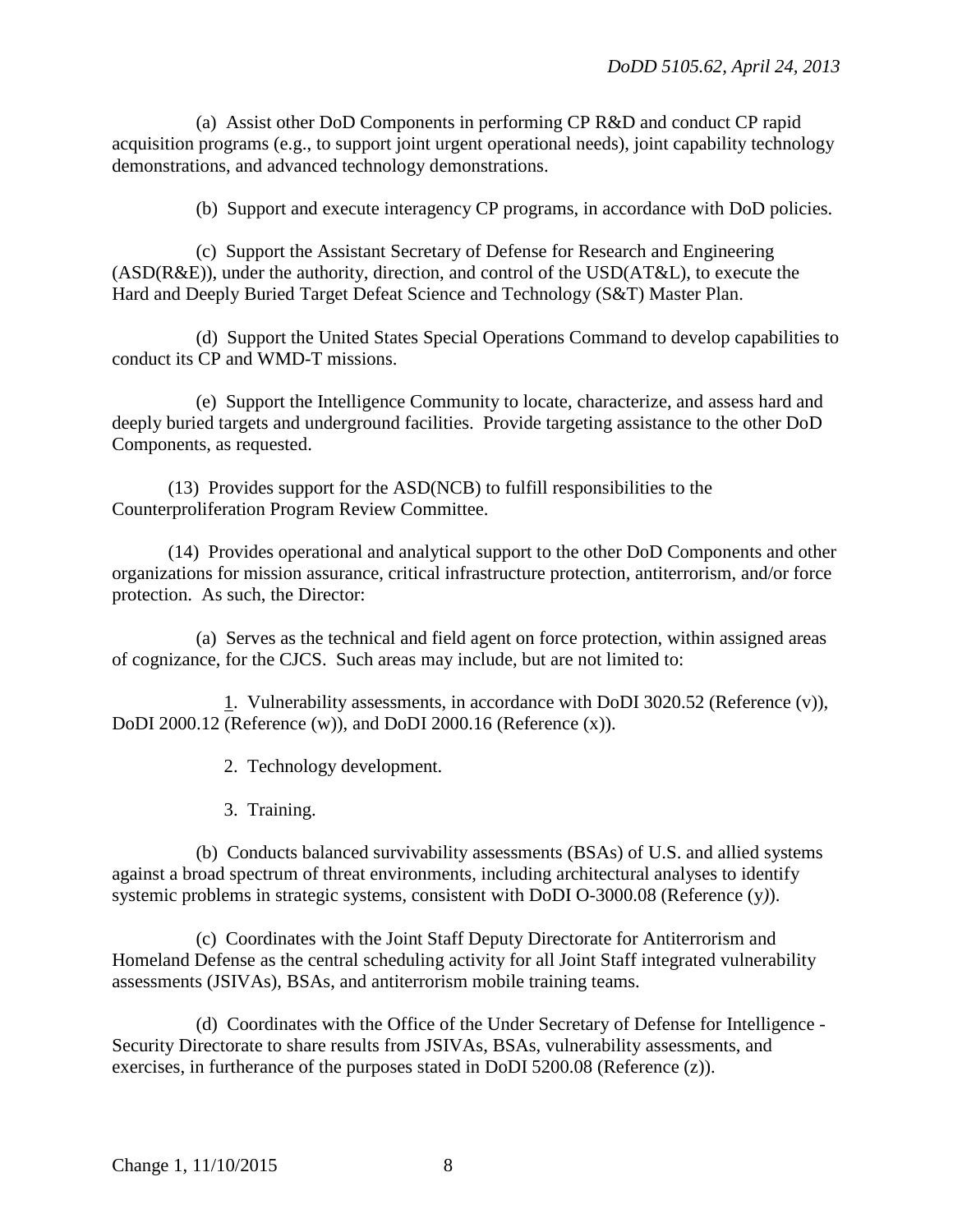(15) Assists in WMD elimination or proliferation prevention.

 (16) Performs analytical studies on matters related to force operability and survivability against the spectrum of nuclear and other CBRNE threats.

 (17) Manages and integrates the chemical and biological (CB) defense S&T programs, under the oversight of the ASD(NCB), consistent with Reference (i) to:

 (a) Develop, coordinate, integrate, execute, and transition DoD CB S&T medical and nonmedical programs in response to Joint Requirements Office for Chemical, Biological, Radiological, and Nuclear Defense requirements, the Joint Program Executive Office for Chemical Biological Defense programs, and Chemical and Biological Defense Program Test and Evaluation technology needs.

 (b) Provide PPBE process actions, as necessary, for CB S&T programs under the oversight of the ASD(NCB).

(c) Conduct CB S&T liaison with other USG agencies, as appropriate.

 (d) Manage CB small business innovative research programs conducted by the Military Departments.

(e) Support DoD CB S&T international efforts, as required**.** 

 (f) Coordinate CB S&T efforts with other DoD organizations, including research and engineering activities and the Defense Advanced Research Projects Agency.

 (18) Exercises funds management responsibilities for that portion of the CB Defense Program under the oversight of the ASD(NCB), consistent with Reference (i).

 h. Provides support to DoD consequence management (CM) tasks and related activities. In this capacity, the Director:

 (1) Conducts RDT&E programs and provides technical support to the other DoD Components and other organizations, as appropriate, in areas related to CM.

 (2) Provides emergency response support, including training exercises, CBRNE advisory teams, and operational planning assistance for matters involving CBRNE events.

 (3) Serves as the DoD lead for nuclear and radiological incident preparedness training and exercises, in accordance with DoDD 3150.08 (Reference (aa)).

 (4) Provides operational and technical expertise to WMD attack attribution and supports the viability of attribution capabilities.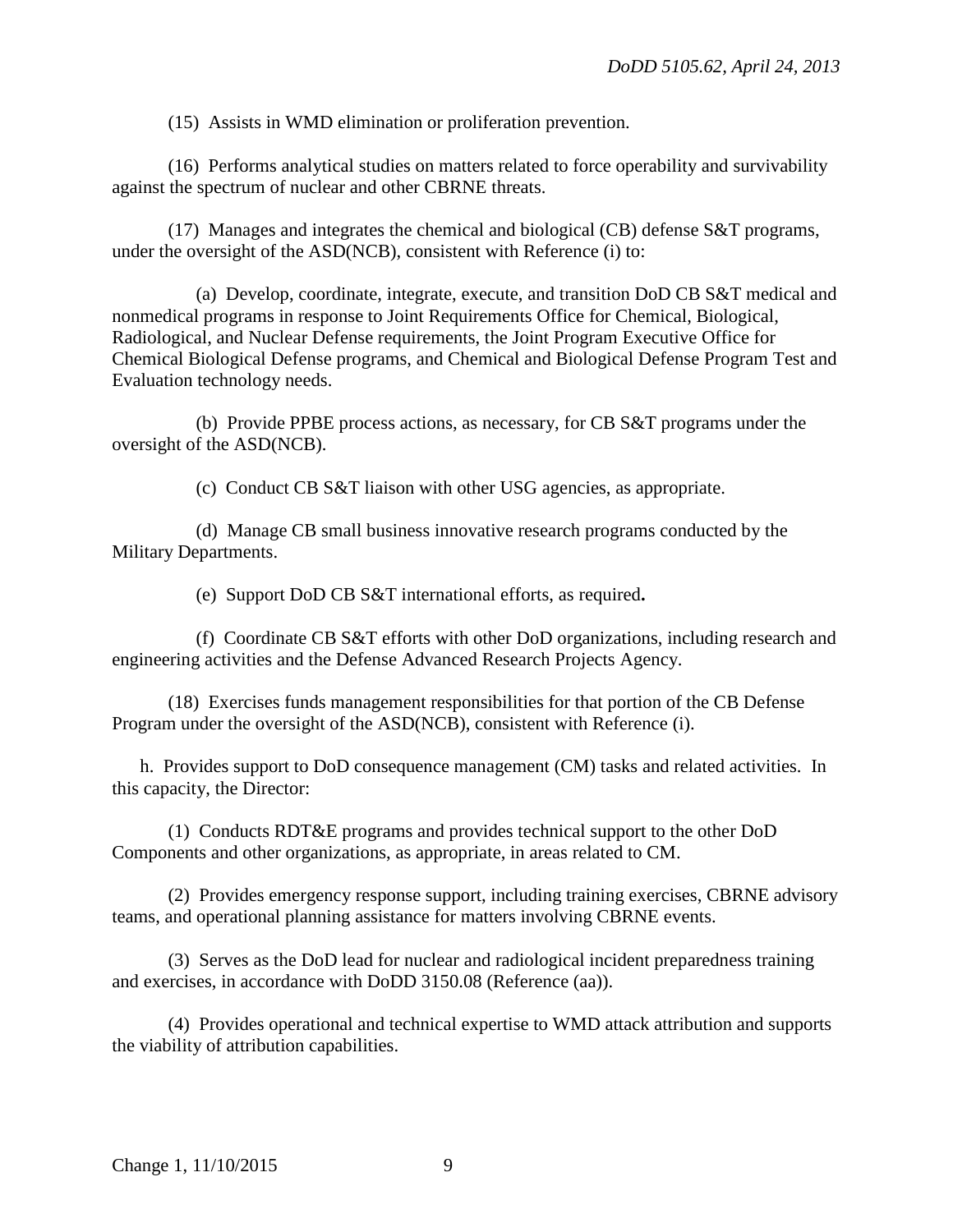(5) In coordination with the ASD(HD&GS), under the authority, direction, and control of the USD(P) and consistent with Reference (o) and DoDD 5111.18 (Reference (ab)), provides support to USG foreign consequence management (FCM) operations, in accordance with DoDI 2000.21 (Reference (ac)). In support of FCM operations, the Director:

 (a) Provides FCM program management, including functional assistance and training, as appropriate, for DoD FCM exercises, as requested by the geographic Combatant Commanders (GCCs).

 (b) Advises and supports FCM training and operational deployments of DoD elements in response to CBRNE incidents, as requested.

 (c) Establishes and maintains deployable technical capabilities for advising and assisting the GCCs in the event of a foreign CBRNE incident.

 (6) In coordination with ASD(HD&GS), under the authority, direction, and control of the USD(P) and consistent with Reference (o) and DoDD 5111.13 (Reference (ad)), in support of the DHS, serves as the Interagency Modeling Atmospheric and Assessment Center (IMAAC) Technical Operations Hub responsible for producing, coordinating, and disseminating consequence predictions for atmospheric release incidents for the Federal Government. In support of DHS, IMAAC:

 (a) Provides 24/7 on-site scientific support, continuity of operations capability, and classified modeling capability.

 (b) Supports the IMAAC through participation in planned and unplanned events in support of federal, State, local, and tribal responders as appropriate and authorized by law.

 (c) Supports, within available authorities, the development and implementation of a set of standard IMAAC products, capitalizing on federal expertise, tools, and data for atmospheric transport and diffusion modeling related to CBRNE events.

 (d) Supports, within available authorities, R&D to improve federal modeling and assessment capabilities. Also, supports existing standards and guidelines, and as required, the development of new or improved National standards, guidelines, and protocols for model Verification, Validation, and Accreditation for IMAAC use.

 (e) Facilitates the use of existing and future communications systems for the rapid distribution of predictions to federal, State, local, and tribal responders.

 (f) Supports the IMAAC in conducting after-action reviews to capture best practices and lessons learned.

 i. Supports DoD collaboration with departments and agencies across the USG to enhance the capacity of other nations to counter WMD.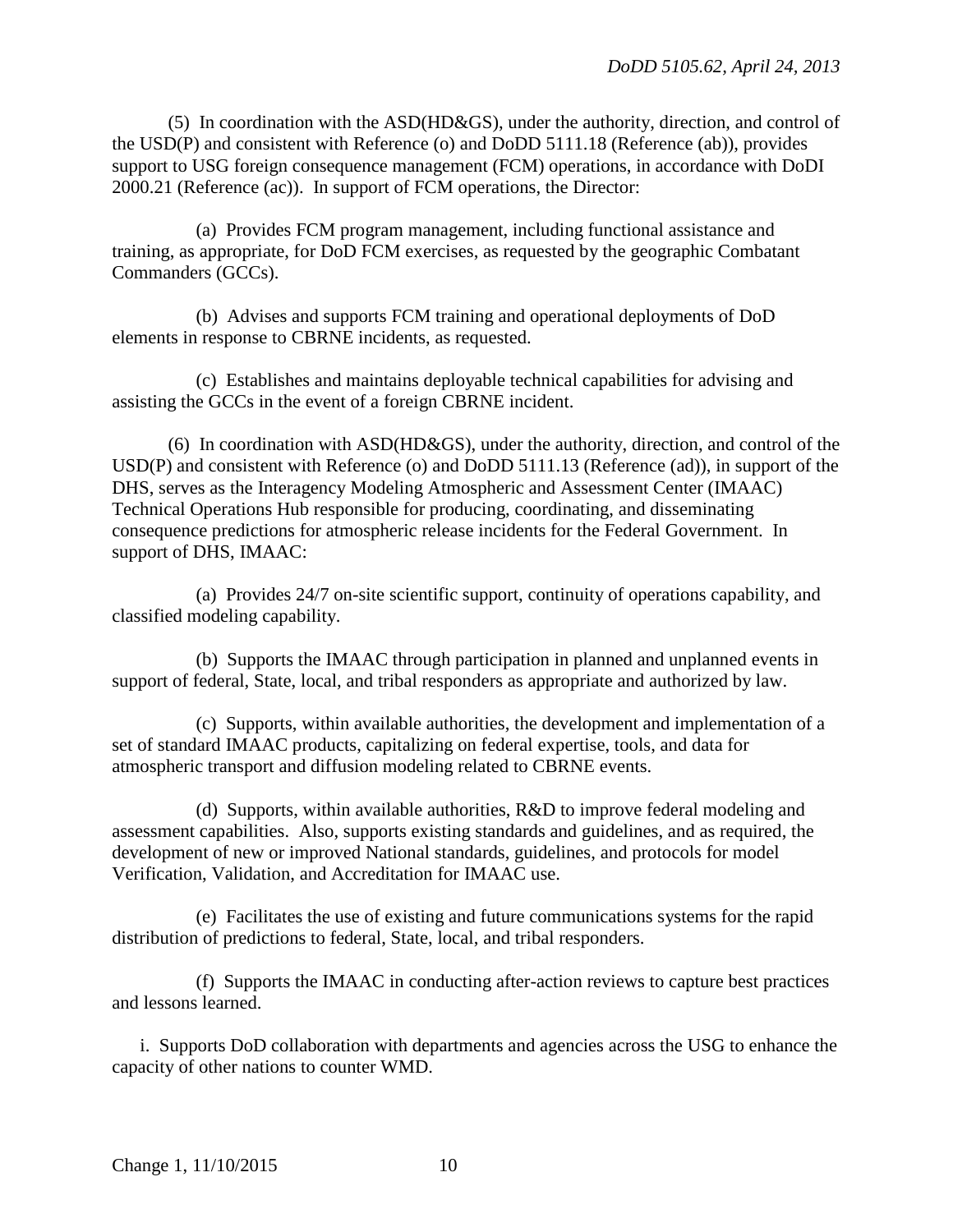j. On behalf of the Commander, USSTRATCOM, provides, hosts, and maintains a central repository listing of USG CWMD capabilities, assets, and units capable of supporting CWMD operations.

k. Manages the Nuclear Test Personnel Review Program.

 l. Represents or supports the USD(AT&L) and the ASD(NCB) in departmental processes involving matters relating to the DTRA CWMD mission.

m. Designs and manages DTRA programs and activities to:

(1) Improve standards of performance, economy, and efficiency.

 (2) Demonstrate DTRA's attention to the requirements of its organizational customers, both internal and external to the DoD, consistent with the requirements of the Secretary of Defense Biennial Review of Defense Agencies and DoD Field Activities.

 n. Supports general OSD requirements for analytic support to enable more effective planning, programming, and operations in dealing with the WMD challenges of the 21st century. Participates in a collaborative program of research and analysis, backed up by strategic dialogues with key international partners of interest to the DoD, that also enables full and effective use of a broad range of analytic sources, including those in both the academic and federally funded research and development center communities.

 o. Performs such other duties as may be assigned by the Secretary of Defense, the Deputy Secretary of Defense, the USD(AT&L), or the ASD(NCB).

## 6. RELATIONSHIPS

a. In the performance of assigned responsibilities and functions, the Director, DTRA:

(1) Reports directly to the ASD(NCB).

 (2) Uses existing systems, facilities, and services of the DoD and other federal agencies, when possible, to avoid duplication and to achieve maximum efficiency and economy.

 (3) Is responsive to the CJCS for combat support and other related activities, as appropriate. For these purposes, the CJCS is authorized to communicate directly with the Director, DTRA, and may task the Director, DTRA, to the extent coordinated with the USD(AT&L) and the ASD(NCB).

 (4) Coordinates and exchanges information with the other DoD Component heads and the OSD Principal Staff Assistants having collateral or related responsibilities and functions.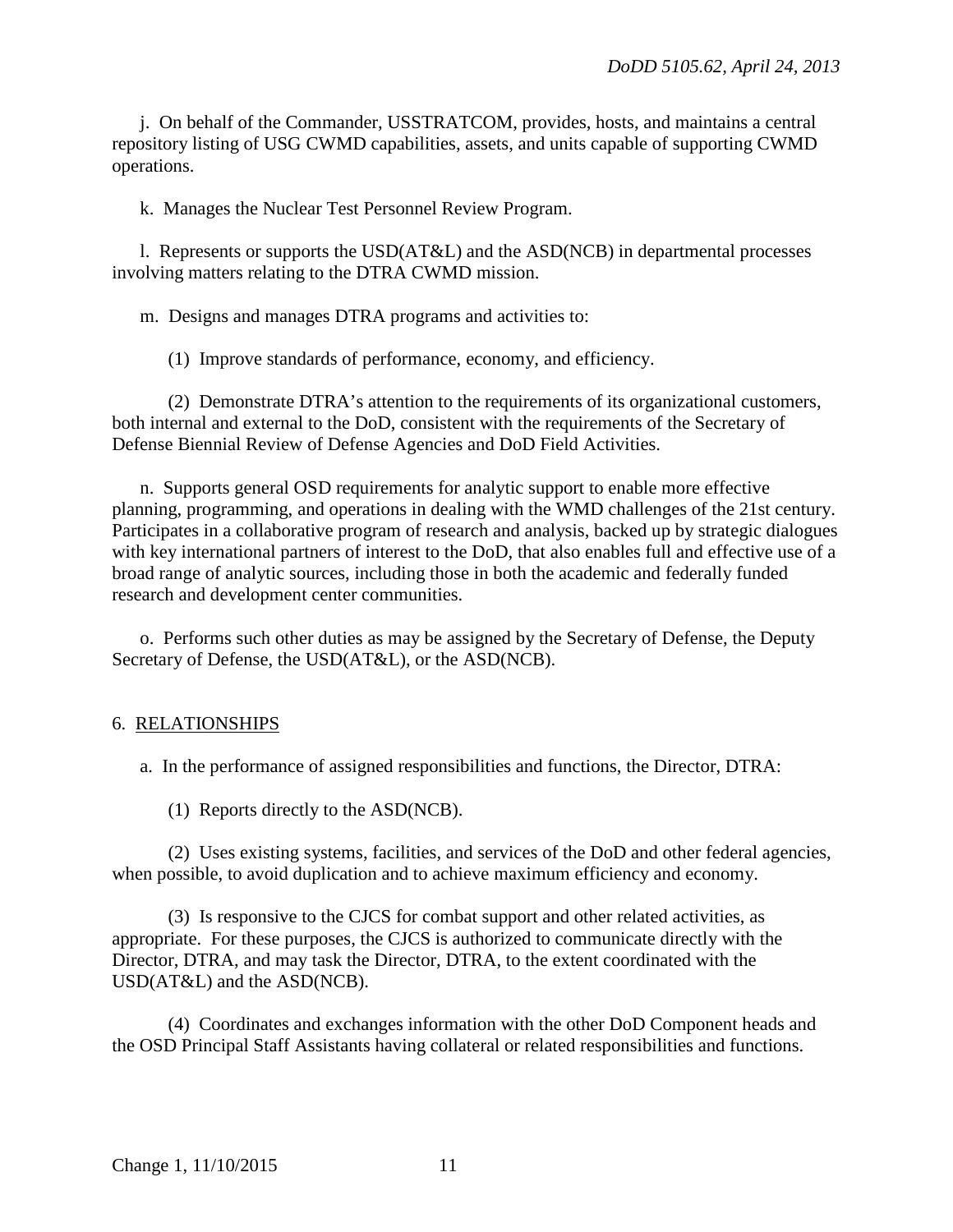(5) Coordinates with relevant CCMDs and USG agencies regarding implementation of approved CTR Program activities and/or projects.

 (6) Supports and/or represents the DoD on U.S. arms control treaty and/or agreement delegations, CWMD program activities, and bilateral and multinational processes, as appropriate. For these purposes, the USD(P) may communicate directly with the Director, DTRA.

 (7) Coordinates and exchanges information with and provides support to the U.S. Intelligence Community, other government organizations, and Executive departments and agencies that have collateral or an interest in the conduct of DTRA functions and/or CWMDrelated functions.

b. Under the authority, direction, and control of the USD(AT&L), the ASD(NCB):

 (1) Coordinates with the USD(P) and provides access to the interagency relating to the DTRA CWMD mission.

(2) Coordinates with the USD(P) for matters related, but not limited to:

(a) Sustainment of and support for the U.S. nuclear deterrent.

(b) Programs and activities of the DoD CTR Program.

 (c) Support to arms control treaty and/or agreement delegations and implementation of relevant arms control treaties/agreements.

 (d) Oversight of the DoD/Federal Bureau of Investigation and DoD/DHS International Counterproliferation Program.

(e) Other CWMD engagement with international partners.

c. Under the authority, direction, and control of the USD(AT&L) and consistent with DoDD 5134.3 (Reference (ae)), the ASD(R&E):

 (1) Provides guidance to enable DTRA to integrate and synchronize S&T needed to support DoD mission areas outlined in Reference (h).

 (2) Coordinates with, and provides DTRA access to and advocacy with, interagency components involved in similar CWMD research and engineering and S&T development efforts.

d. The USD(P) provides policy and guidance, through the USD( $AT&L$ ) or the ASD(NCB), to the Director, DTRA, in accordance with this directive, for the matters described in paragraph 6b(2).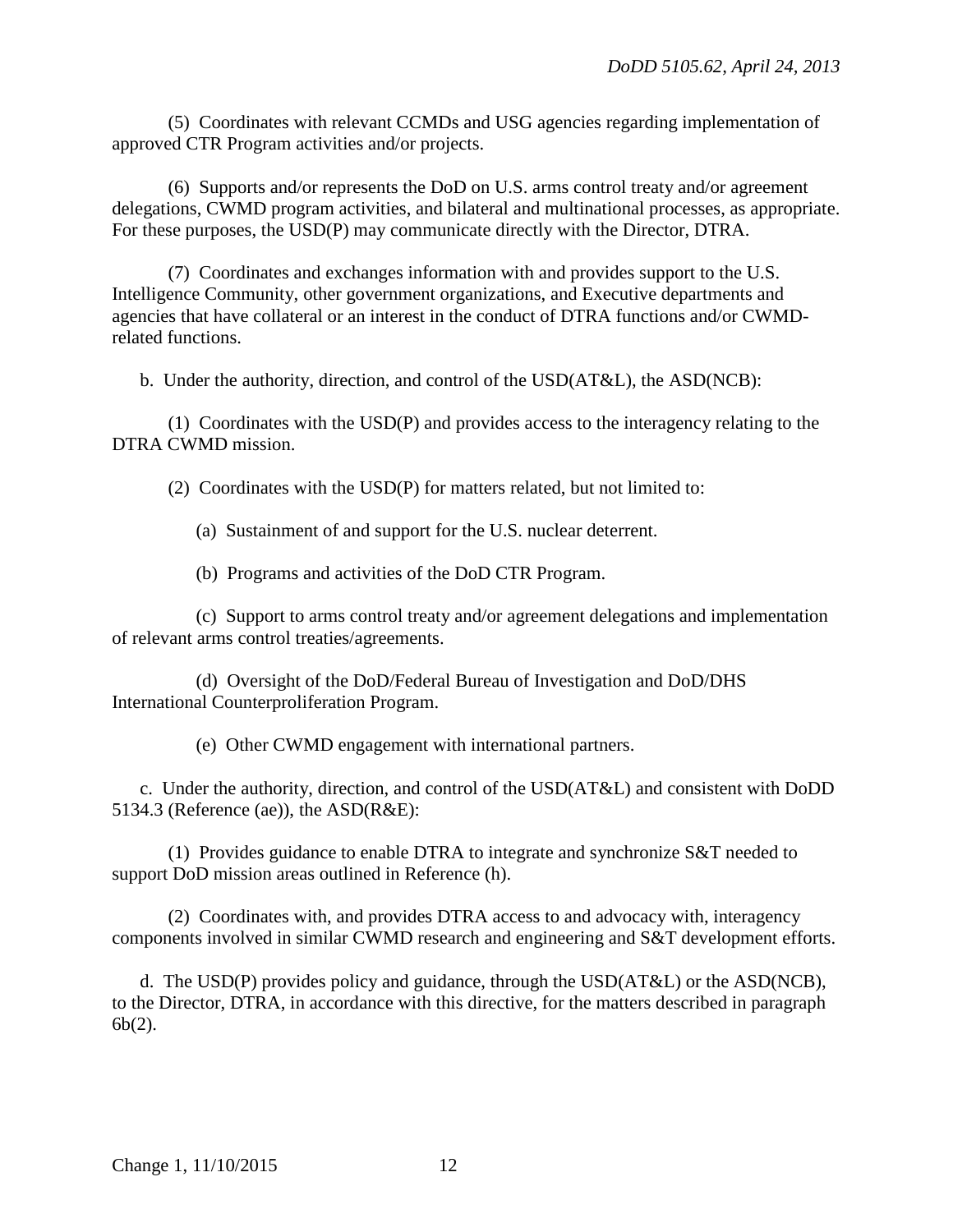e. The CJCS tasks DTRA to provide combat support capabilities in the context of Secretary of Defense-approved deployment or execution orders and, in accordance with Reference (e), executes those responsibilities applicable to DTRA's status as a CSA.

 f. The Commander, USSTRATCOM, as the lead CCDR for synchronizing DoD CWMD efforts:

(1) Has direct tasking authority over the Director, SCC-WMD.

 (2) Articulates USSTRATCOM CWMD requirements, to enable DTRA to plan and program resources adequately.

 g. In accordance with Reference (e), the CCDRs execute those responsibilities applicable to DTRA's status as a CSA.

h. The other DoD Component heads:

 (1) Support DTRA within their respective fields of responsibility in the execution of DTRA's mission, capabilities, and functions, in accordance with applicable DoD issuances. This includes technical intelligence and operational support and the assignment or detail of personnel as requested by the Director, DTRA, through appropriate channels.

 (2) Coordinate with the Director, DTRA, on all programs and activities that relate to or affect the DTRA mission.

7. AUTHORITIES. The Director, DTRA, is hereby delegated authority to:

a. Communicate directly with the other DoD Component heads, as necessary, in carrying out assigned responsibilities and functions, including the transmission of requests for advice and assistance. Communications to the Military Departments must be transmitted through the Secretaries of the Military Departments, or as otherwise provided in law or directed by the Secretary of Defense in other DoD issuances. Communications to the CCDRs normally must be transmitted through the CJCS, except as provided in this directive.

 b. Obtain reports and information, in accordance with DoDI 8910.01 (Reference (af)), as necessary, in carrying out assigned responsibilities and functions.

c. Communicate with other government officials, members of the public, and representatives of foreign governments, as appropriate, in carrying out assigned responsibilities and functions. Communications with representatives of the Legislative Branch must be conducted through the Assistant Secretary of Defense for Legislative Affairs and the Under Secretary of Defense (Comptroller)/Chief Financial Officer, Department of Defense, as appropriate, and be consistent with the DoD Legislative Program.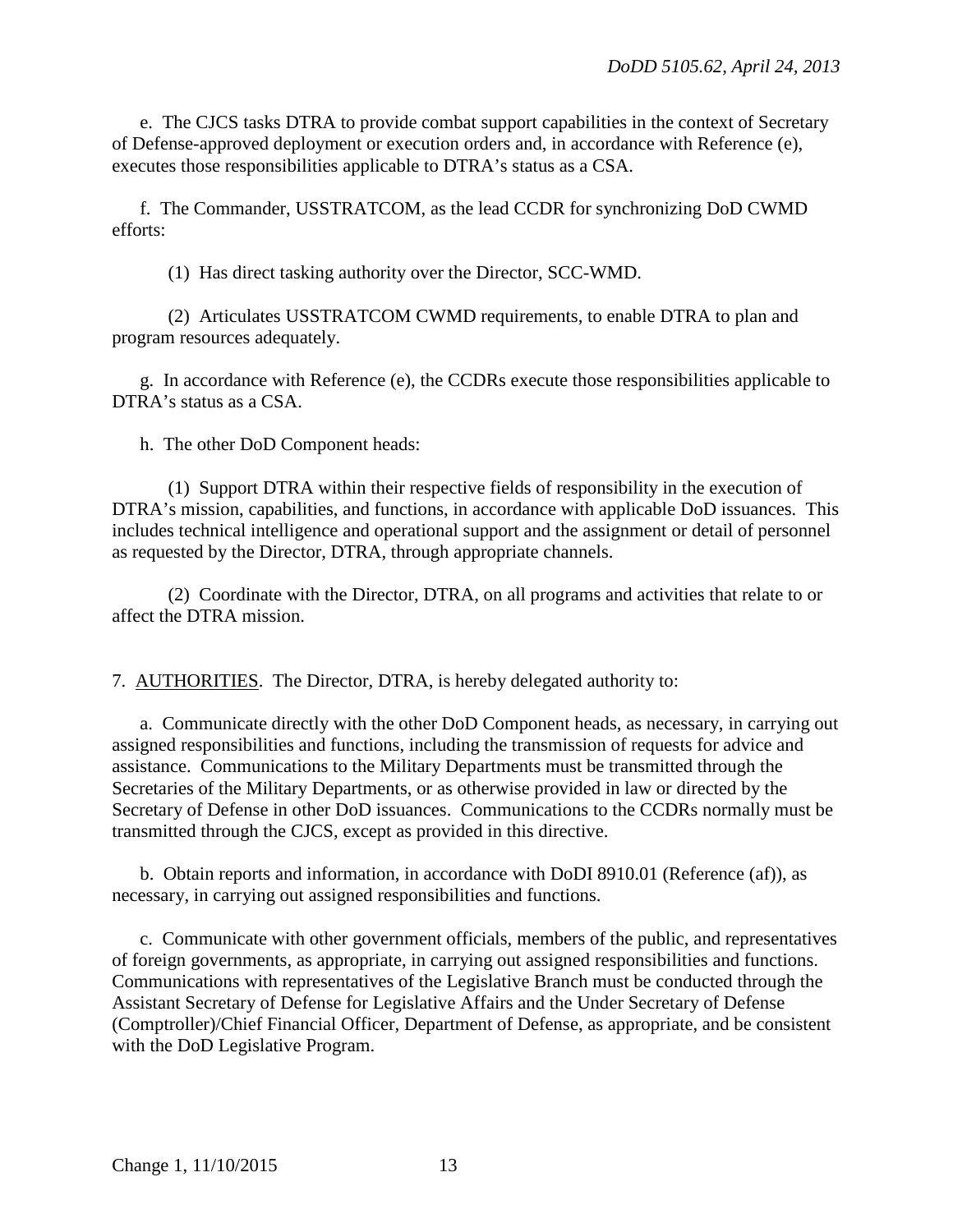d. Act as or delegate the acquisition program responsibilities of the Component Acquisition Executive, as described in DoDI 5000.02 (Reference (ag)), for DTRA acquisition programs.

 e. Direct, administer, and provide services to foreign governments under Foreign Military Sales, in accordance with sections 2151, et seq., and 2751, et seq., of Title 22, U.S.C. (Reference (ah)) and the Defense Security Cooperation Manual 5105.38-M (Reference (ai)).

 f. Integrate counterintelligence activities into DTRA operations, programs, systems, exercises, planning, doctrine, strategies, policies, and architectures. Conduct and report counterintelligence activities, in accordance with DoDD 5240.02 (Reference (aj)).

g. Exercise the administrative authorities contained in Enclosure 2.

## 8. ADMINISTRATION

a. The Secretary of Defense selects the Director and Deputy Director, DTRA.

 b. The Secretaries of the Military Departments assign military personnel to DTRA, in accordance with approved Joint Manpower Program authorizations and established procedures for assignment to joint duty.

9. RELEASABILITY. **Cleared for public release**. This directive is available on the Internet from the DoD Issuances Website at http://www.esd.whs.mil/DD/.

10. SUMMARY OF CHANGE 1. The changes to this issuance implement revisions in support of recommendations identified in the Secretary of Defense-directed External and Internal Nuclear Enterprise Reviews (NER). The changes also update references, organizational titles, and other administrative fact-of-life changes.

11. EFFECTIVE DATE. This directive is effective April 24, 2013.

Ashton B. Carter Deputy Secretary of Defense

Enclosures

 1. References 2. Delegations of Authority

Glossary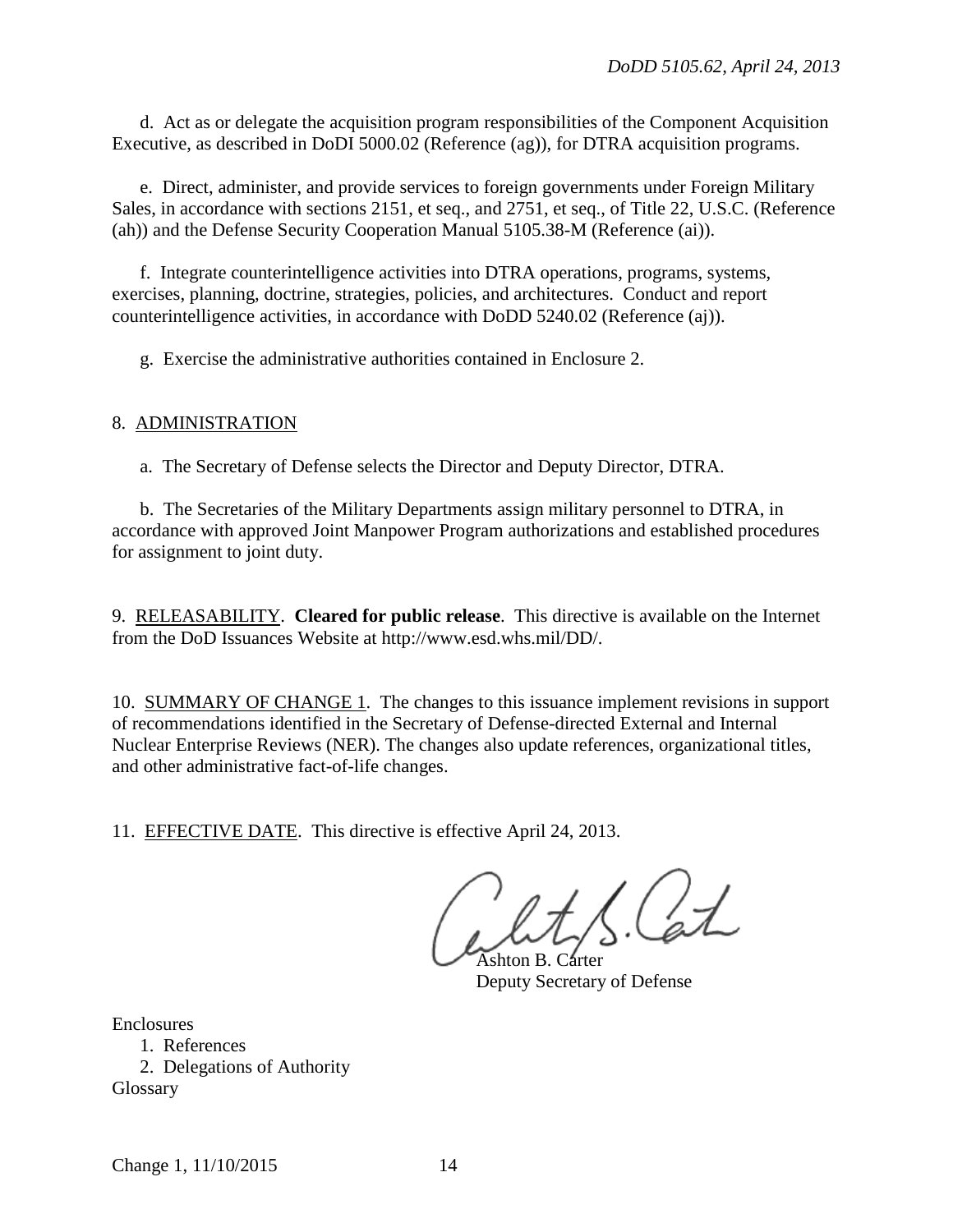## ENCLOSURE 1

## REFERENCES

- (a) Title 10, United States Code
- (b) DoD Directive 5105.62, "Defense Threat Reduction Agency (DTRA)," November 28, 2005 (hereby cancelled)
- (c) DoD Directive 5134.01, "Under Secretary of Defense for Acquisition, Technology, and Acquisition (USD(AT&L))," December 9, 2005, as amended
- (d) DoD Directive 5134.08, "Assistant Secretary of Defense for Nuclear, Chemical, and Biological Defense Programs (ASD(NCB))," January 14, 2009, as amended
- (e) DoD Directive 3000.06, "Combat Support Agencies (CSAs)," June 27, 2013
- (f) Unified Command Plan, April 6, 2011, as amended
- (g) Chairman of the Joint Chiefs of Staff Instruction 3520.02B, "Proliferation Security Initiative (PSI) Activity Program," March 5, 2015
- (h) DoD Directive 2060.02, "Department of Defense (DoD) Combating Weapons of Mass Destruction (WMD) Policy," April 19, 2007
- (i) DoD Directive 5160.05E, "Roles and Responsibilities Associated with the Chemical and Biological Defense (CBD) Program (CBDP)," October 9, 2008
- (j) Executive Order 13388, "Further Strengthening the Sharing of Terrorism Information to Protect Americans," October 25, 2005
- (k) Chairman of the Joint Chiefs of Staff Instruction 3125.01C, "Defense Response to Chemical, Biological, Radiological, and Nuclear (CBRN) Incident in the Homeland," June 4, 2012
- (l) Presidential Decision Directive 15, "U.S. Policy on Stockpile Stewardship Under an Extensive Moratorium and a Comprehensive Test Ban," November 3, 1993[1](#page-14-0)
- (m) DoD Directive 3150.1, "Joint DoD-DOE Nuclear Weapon Life-Cycle Activities," August 26, 2002
- (n) DoD Instruction 5030.14, "Disclosure of Atomic Information to Foreign Governments and Regional Defense Organizations," August 17, 2011, as amended
- (o) Deputy Secretary of Defense Memorandum, "Reorganization of the Office of the Under Secretary of Defense for Policy," January 9, 2015
- (p) DoD Directive 2060.1, "Implementation of, and Compliance with, Arms Control Agreements," January 9, 2001
- (q) DoD Instruction 5205.10, "DoD Treaty Inspection Readiness Program (DTIRP)," February 20, 2009
- (r) DoD Directive 5205.07, "Special Access Program (SAP) Policy," July 1, 2010
- (s) Sections 2333 and 2334 of Title 50, United States Code
- (t) DoD Instruction 3150.09, "The Chemical, Biological, Radiological, and Nuclear (CBRN) Survivability Policy," April 8, 2015
- (u) DoD Directive S-2060.04, "DoD Support to the National Technical Nuclear Forensics (NTNF) Program," April 1, 2009, as amended

 $\overline{a}$ 

<span id="page-14-0"></span> $1$  On a need-to-know basis, copies may be obtained from the Office of the ASD(NCB).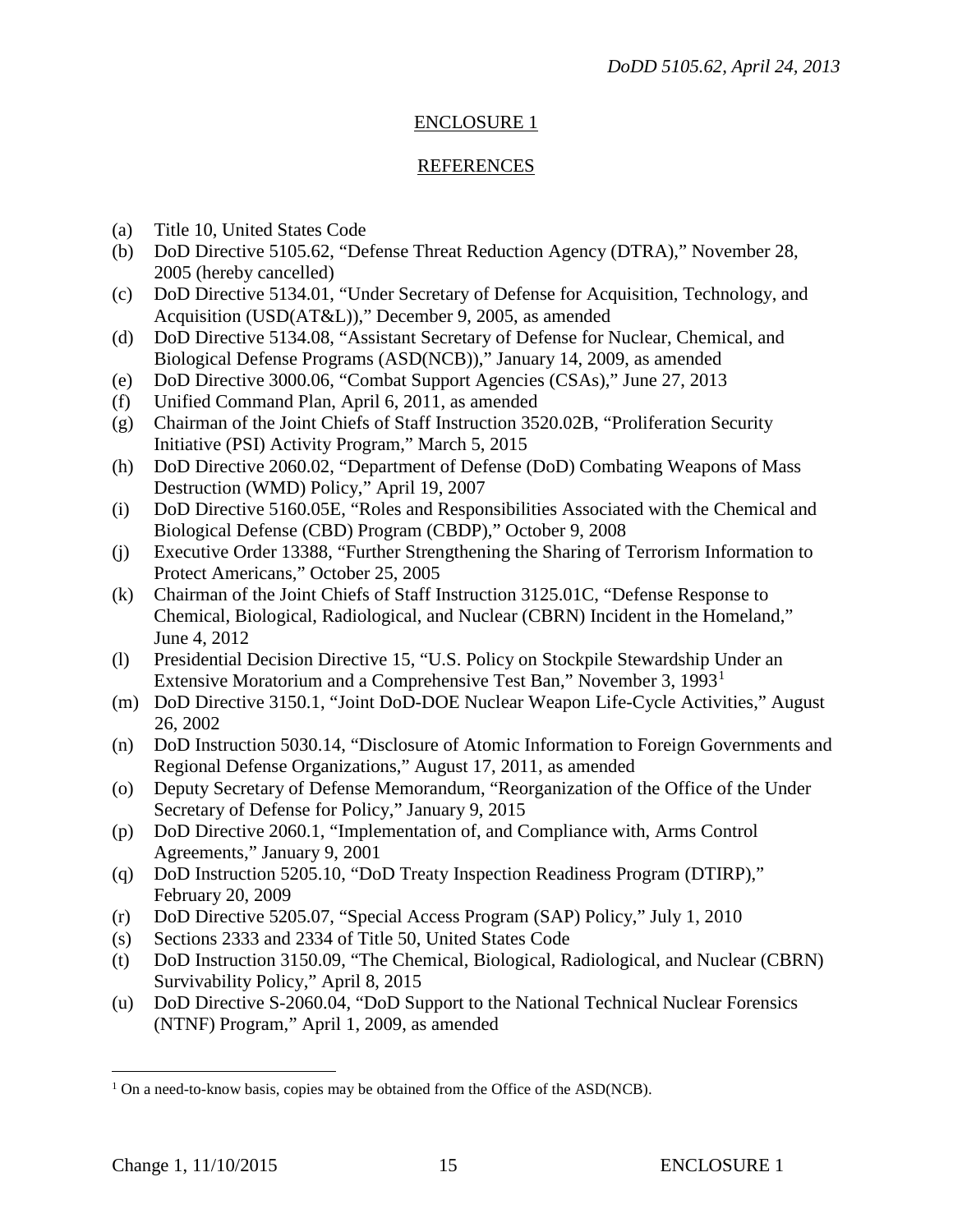- (v) DoD Instruction 3020.52, "DoD Installation Chemical, Biological, Radiological, Nuclear, and High-Yield Explosive (CBRNE) Preparedness Standards," May 18, 2012
- (w) DoD Instruction 2000.12, "DoD Antiterrorism (AT) Program," March 1, 2012, as amended
- (x) DoD Instruction 2000.16, "DoD Antiterrorism (AT) Standards," October 2, 2006, as amended
- (y) DoD Instruction O-3000.08, "Balanced Survivability Assessments (BSAs)," January 5, 2010, as amended
- (z) DoD Instruction 5200.08, "Security of DoD Installations and Resources and the DoD Physical Security Review Board (PSRB)," December 10, 2005, as amended
- (aa) DoD Directive 3150.08, "DoD Response to Nuclear and Radiological Incidents," January 20, 2010
- (ab) DoD Directive 5111.18, "Assistant Secretary of Defense for Global Strategic Affairs (ASD(GSA))," June 13, 2011
- (ac) DoD Instruction 2000.21, "Foreign Consequence Management (FCM)," March 10, 2006
- (ad) DoD Directive 5111.13, "Assistant Secretary of Defense for Homeland Defense and Americas' Security Affairs (ASD(HD&ASA))," January 16, 2009
- (ae) DoD Directive 5134.3, "Director of Defense Research and Engineering (DDR&E)," November 3, 2003
- (af) DoD Instruction 8910.01, "Information Collection and Reporting," May 19, 2014
- (ag) DoD Instruction 5000.02, "Operation of the Defense Acquisition System," January 7, 2015
- (ah) Title 22, United States Code
- (ai) Defense Security Cooperation Agency Manual 5105.38-M, "Security Assistance Management Manual," July [2](#page-15-0)1, 2014<sup>2</sup>
- (aj) DoD Directive 5240.02, "Counterintelligence (CI)," March 17, 2015
- (ak) Title 5, United States Code
- (al) DoD Instruction 1400.25, Volume 451, "DoD Civilian Personnel Management System: Awards," November 4, 2013
- (am)DoD Instruction 5105.04, "Department of Defense Federal Advisory Committee Management Program," August 6, 2007
- (an) DoD Instruction 5105.18, "DoD Intergovernmental and Intragovernmental Committee Management Program," July 10, 2009, as amended
- (ao) Executive Order 10450, "Security Requirements for Government Employment," April 27, 1953
- (ap) Executive Order 12968, "Access to Classified Information," August 2, 1995
- (aq) DoD Instruction 5200.02, "DoD Personnel Security Program (PSP)," March 21, 2014, as amended
- (ar) DoD 5200.02-R, "Personnel Security Program," January 1987, as amended
- (as) Defense Travel Management Office, "The Joint Travel Regulations," current edition
- (at) Title 5, Code of Federal Regulations
- (au)Title 37, United States Code
- (av) Title 44, United States Code
- (aw)DoD Instruction 5015.02, "DoD Records Management Program," February 24, 2015
- (ax) DoD Instruction 5025.01, "DoD Issuances Program," June 6, 2014, as amended
- (ay) Title 31, United States Code

<span id="page-15-0"></span> <sup>2</sup> Available at http://www.samm.dsca.mil/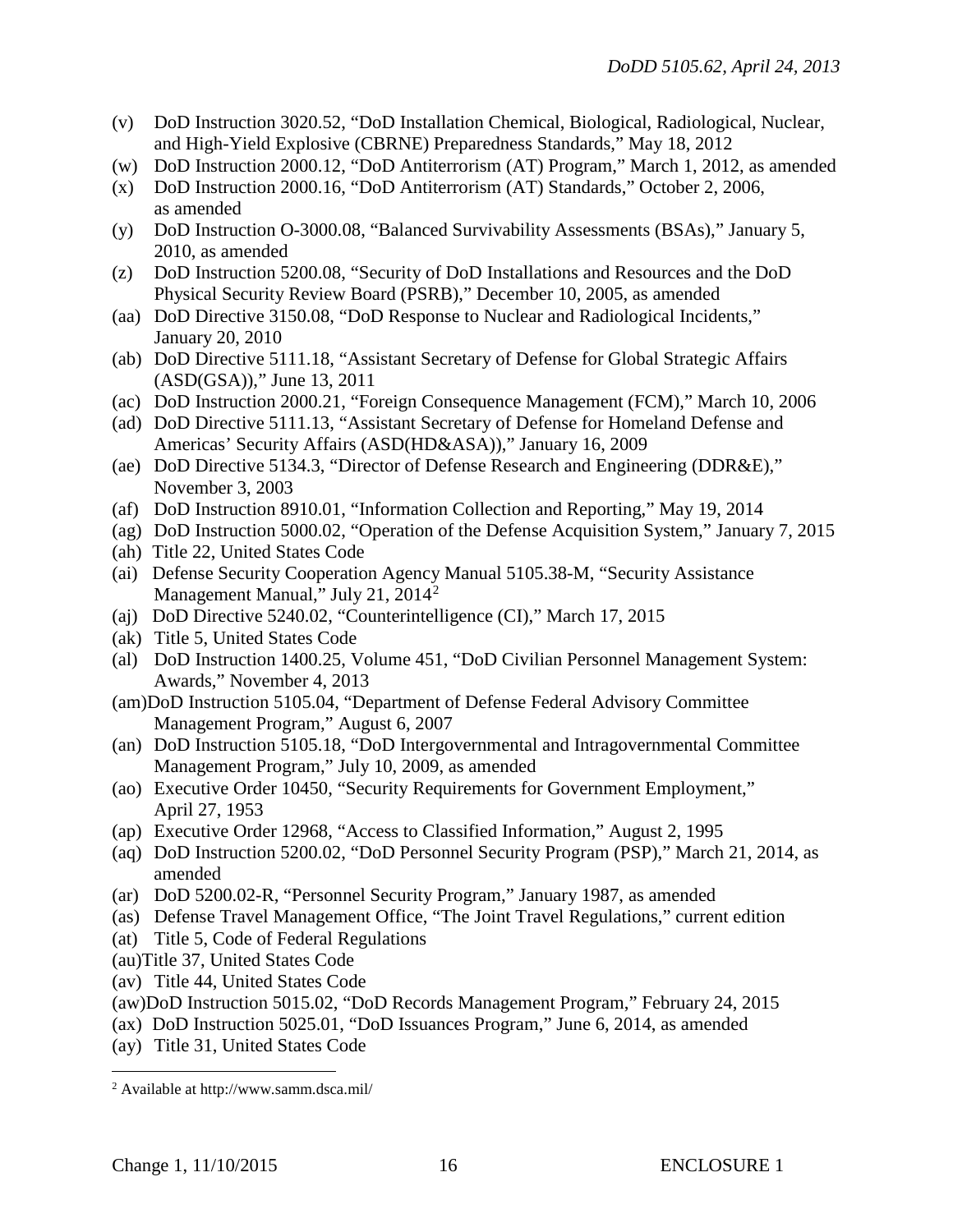(az) DoD Instruction 4000.19, "Support Agreements," April 25, 2013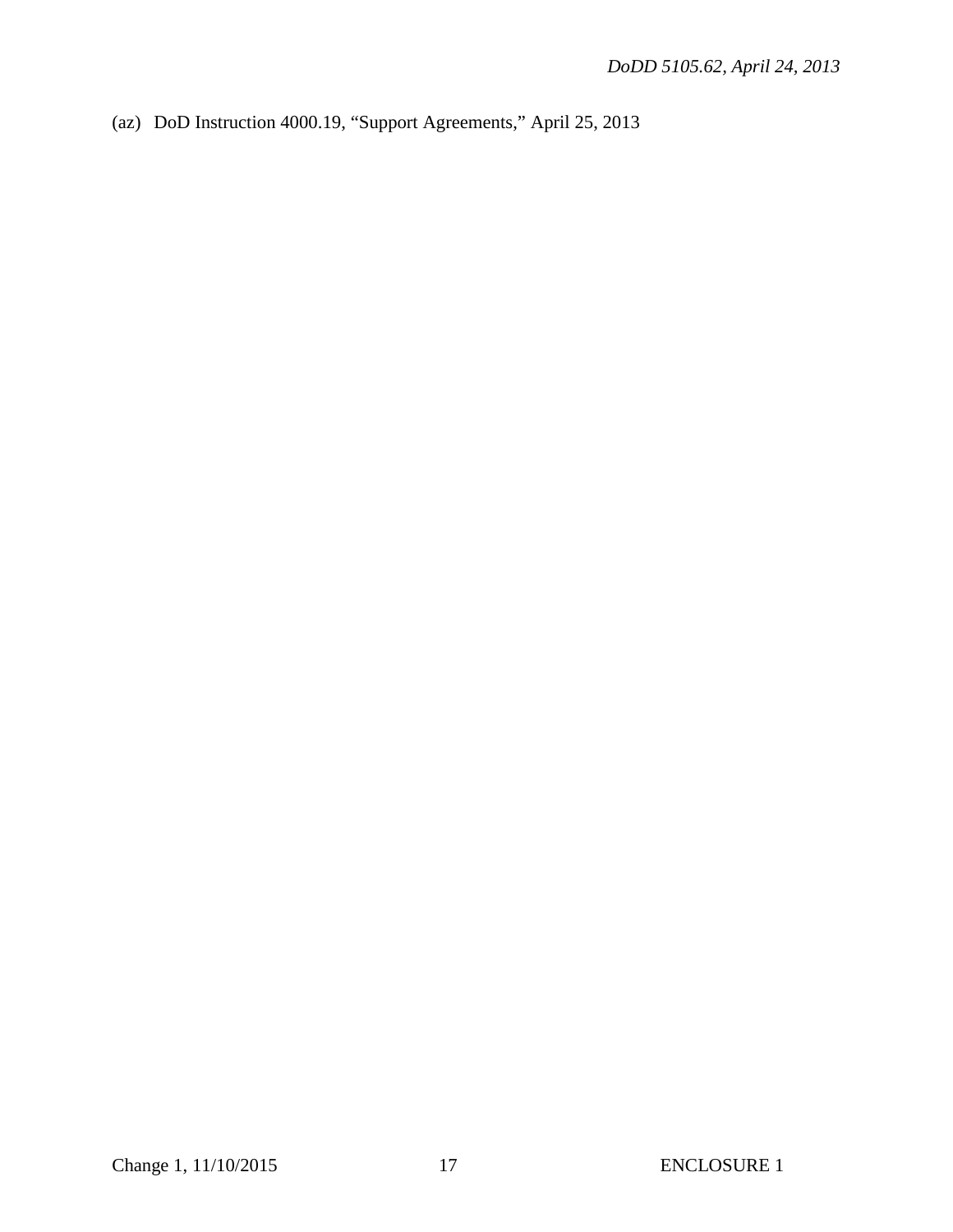#### ENCLOSURE 2

#### DELEGATIONS OF AUTHORITY

Pursuant to the authority vested in the Secretary of Defense, and subject to the authority, direction, and control of the USD(AT&L), through the ASD(NCB), and in accordance with DoD policies and issuances, the Director, DTRA, or in the absence of the Director, the person acting for the Director, is hereby delegated authority as required in the administration and operation of DTRA to:

a. Exercise the powers vested in the Secretary of Defense by sections 301, 302(b), 3101, and 5107 of Title 5, U.S.C. (Reference (ak)), and chapter 83 of Reference (a), as amended, on the employment, direction, and general administration of DTRA civilian personnel.

b. Fix rates of pay of wage-rate employees exempted from the Classification Act of 1949 by section 5102 of Reference (ak) on the basis of rates established under the Federal Wage System. In fixing such rates, the Director, DTRA, must follow the wage schedule established by the DoD Wage Fixing Authority.

c. Administer oaths of office to those entering the DoD or any other oath required by law in connection with employment therein, in accordance with section 2903 of Reference (ak), and designate in writing, as may be necessary, officers and employees of DTRA to perform this function.

d. Establish a DTRA Incentive Awards Board, and pay cash awards to, and incur necessary expenses for the honorary recognition of, civilian employees of the USG whose suggestions, inventions, superior accomplishments, or other personal efforts, including special acts or services, benefit or affect DTRA, in accordance with section 4503 of Reference (ak), applicable Office of Personnel Management regulations, and DoDI 1400.25, Volume 451 (Reference (al)).

e. Maintain an official seal and attest to the authenticity of official records under that seal.

f. As necessary, use advisory committees and employ temporary or intermittent experts or consultants, as approved by the Secretary of Defense or the Deputy Chief Management Officer of the Department of Defense, for the performance of DTRA functions, consistent with sections 173 and 174 of Reference (a); section 3109 of Reference (ak); the Federal Advisory Committee Act (Appendix 2 of Reference (ak)); DoDI 5105.04 (Reference (am)); and DoDI 5105.18 (Reference (an)).

g. In accordance with Executive Order 10450 (Reference (ao)), Executive Order 12968 (Reference (ap)), and DoDI 5200.02 (Reference (aq)), as appropriate:

(1) Designate any position in DTRA as a sensitive position.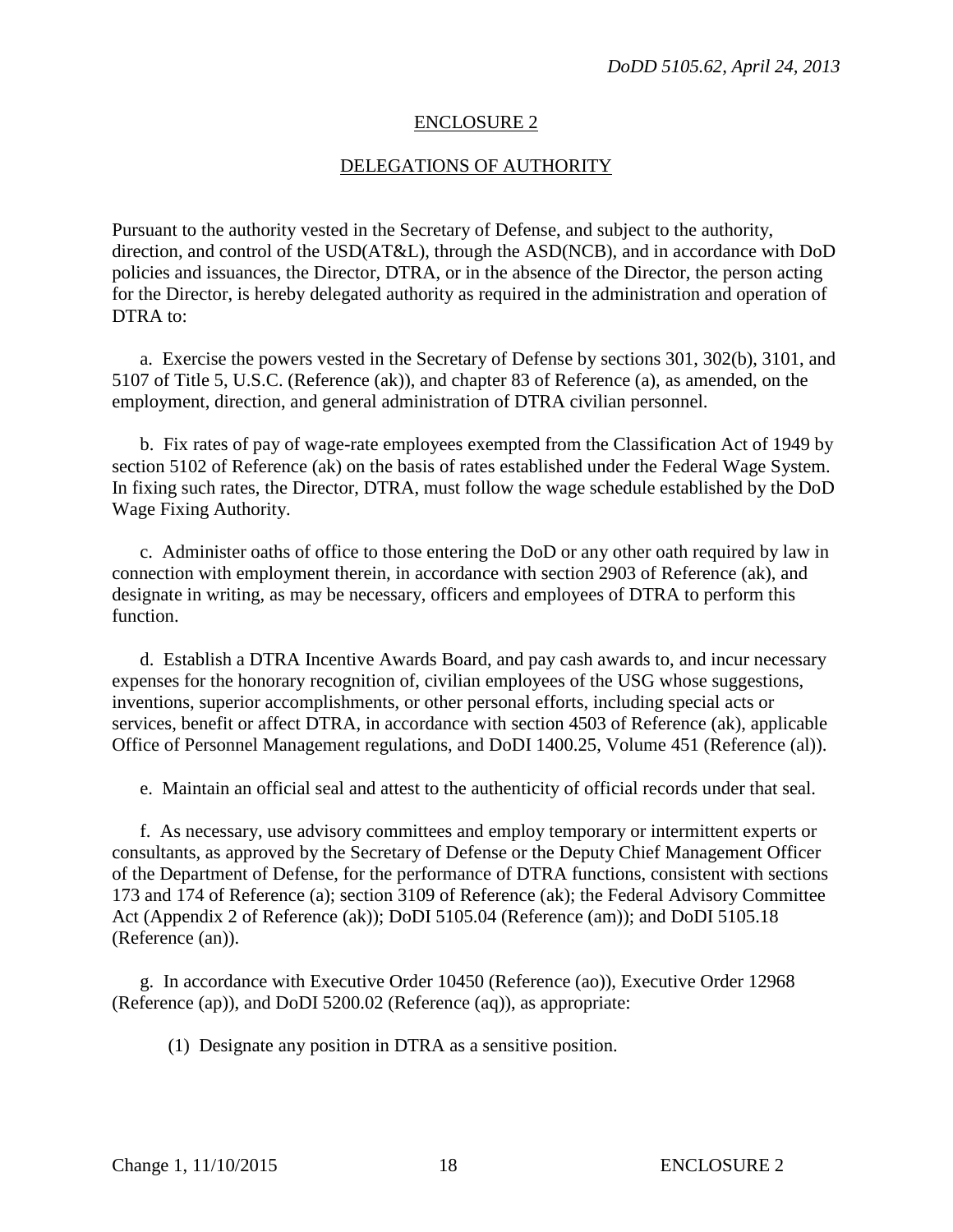(2) Authorize, in exceptional circumstances where official functions must be performed prior to the completion of an investigation and adjudication process, temporary access to a sensitive position in DTRA for a limited period to individuals for whom an appropriate investigation is underway.

(3) Initiate personnel security inquiries and, if necessary, in the interest of national security, suspend a security clearance for personnel assigned, detailed to, or employed by DTRA. Any actions under this paragraph must be taken in accordance with procedures prescribed in DoD 5200.2-R (Reference (ar)).

h. Authorize and approve:

(1) Temporary duty travel for military personnel assigned or detailed to DTRA, in accordance with the Joint Travel Regulations (Reference (as)).

(2) Travel for DTRA civilian personnel, in accordance with Reference (as).

(3) Invitational travel to non-DoD personnel whose consultative, advisory, or other highly specialized technical services are required in a capacity that is directly related to, or in connection with, DTRA activities, in accordance with Reference (as).

(4) Overtime work for DTRA civilian personnel, in accordance with section 5542 of Reference (ak) and parts 550 and 551 of Title 5, Code of Federal Regulations (Reference (at)).

i. Approve the expenditure of funds available for travel by military personnel assigned or detailed to DTRA for expenses incident to attendance at meetings of technical, scientific, professional, or other similar organizations in such instances when the approval of the Secretary of Defense is required by section 455 of Title 37, U.S.C. (Reference (au)) and sections 4110 and 4111 of Reference (ak).

j. Develop, establish, and maintain an active and continuing Records Management Program, pursuant to section 3102 of Title 44, U.S.C. (Reference (av)) and DoDI 5015.02 (Reference (aw)).

k. Use the Government-Wide Purchase Card for making appropriate purchases of material and services, other than personal services, for DTRA, when it is determined more advantageous and consistent with the best interests of the USG.

l. Authorize the publication of advertisements, notices, or proposals in newspapers, magazines, or other public periodicals, as required for the effective administration and operation of DTRA, in accordance with section 3702 of Reference (av)).

m. Establish and maintain, for the functions assigned, an appropriate publications system for the promulgation of agency regulations, instructions, and reference documents, and changes thereto, similar to the policies and procedures prescribed in DoDI 5025.01 (Reference (ax)).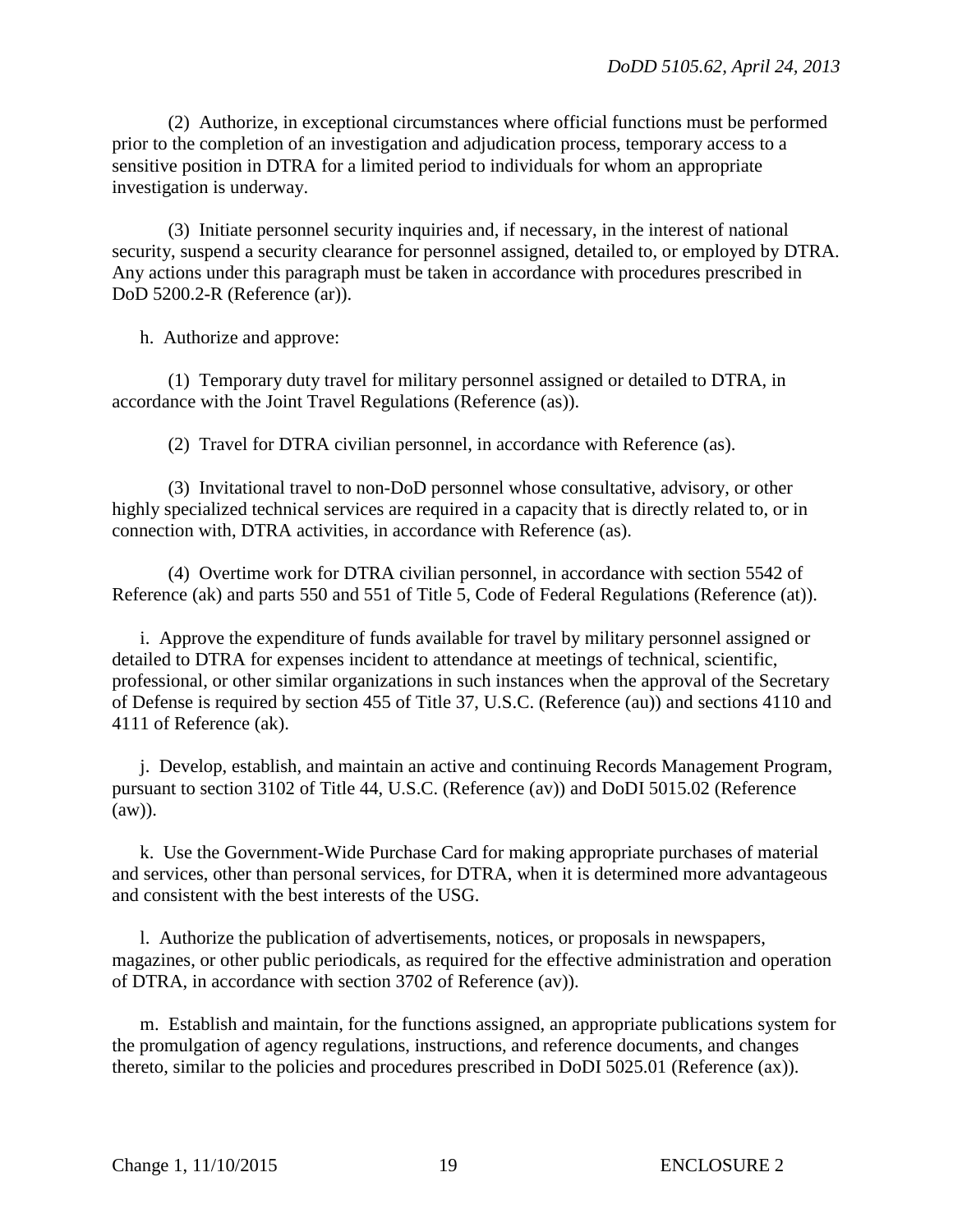n. Enter into interdepartmental and intragovernmental support agreements, as the receiver or the supplier, with the other DoD Components, the non-DoD Federal Government departments and agencies, and State and local governments, as required for effective performance of DTRA functions and responsibilities, in accordance with section 1535 of Title 31, U.S.C. (Reference (ay)) and DoDI 4000.19 (Reference (az)).

 o. Enter into and administer contracts, directly or through a Military Department, a DoD contract administration services component, or other federal agency, as appropriate, for supplies, equipment, and services required to accomplish the mission of DTRA. To the extent that any law or Executive order specifically limits the exercise of such authority to persons at the Secretarial level of a Military Department, such authority must be exercised by the appropriate Under Secretary or Assistant Secretary of Defense.

 p. Establish and maintain appropriate property accounts for DTRA and appoint boards of survey, approve reports of survey, relieve personal liability, and drop accountability for DTRA property contained in the authorized property accounts that has been lost, damaged, stolen, destroyed, or otherwise rendered unserviceable, in accordance with applicable laws and regulations.

 q. Issue the necessary security regulations for the protection of property and places under the jurisdiction of the Director, DTRA, pursuant to Reference (z).

 r. Lease property under the control of DTRA, under terms that will promote the national defense or that are in the public interest, pursuant to section 2667 of Reference (a).

 s. Re-delegate these authorities, as appropriate, and in writing, except as otherwise specifically indicated in this directive or as otherwise provided by law or regulation.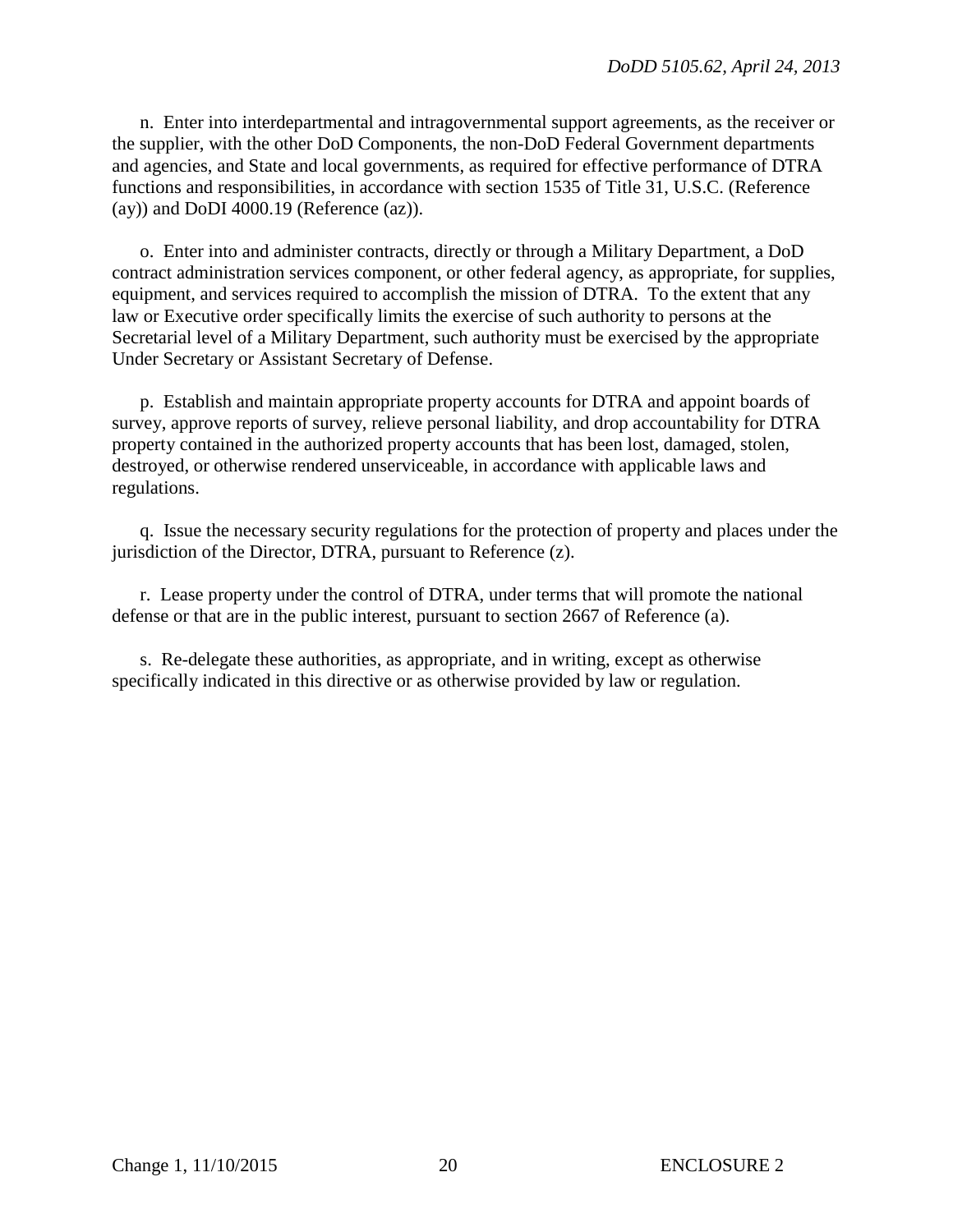## **GLOSSARY**

## ACRONYMS AND ABBREVIATIONS

| $ASD(HD\&GS)$ | Assistant Secretary of Defense for Homeland Defense and Global<br>Security                      |
|---------------|-------------------------------------------------------------------------------------------------|
| ASD(NCB)      | Assistant Secretary of Defense for Nuclear, Chemical, and<br><b>Biological Defense Programs</b> |
| ASD(R&E)      | Assistant Secretary of Defense for Research and Engineering                                     |
| <b>BSA</b>    | balanced survivability assessments                                                              |
| CB            | chemical and biological                                                                         |
| <b>CBRNE</b>  | chemical, biological, radiological, nuclear, and high-yield<br>explosives                       |
| <b>CCDR</b>   | <b>Combatant Commander</b>                                                                      |
| <b>CCMD</b>   | <b>Combatant Command</b>                                                                        |
| <b>CJCS</b>   | Chairman of the Joint Chiefs of Staff                                                           |
| <b>CJCSI</b>  | Chairman of the Joint Chiefs of Staff Instruction                                               |
| CM            | consequence management                                                                          |
| CP            | counterproliferation                                                                            |
| <b>CSA</b>    | combat support agency                                                                           |
| <b>CTR</b>    | <b>Cooperative Threat Reduction</b>                                                             |
| <b>CWMD</b>   | countering weapons of mass destruction                                                          |
| <b>DHS</b>    | Department of Homeland Security                                                                 |
| <b>DNSIO</b>  | Defense Nuclear Surety Inspection Oversights                                                    |
| <b>DNSMI</b>  | <b>Defense Nuclear Surety Monitor Inspections</b>                                               |
| <b>DoDD</b>   | DoD Directive                                                                                   |
| DoDI          | DoD Instruction                                                                                 |
| <b>DOE</b>    | Department of Energy                                                                            |
| <b>DTRA</b>   | <b>Defense Threat Reduction Agency</b>                                                          |
| <b>EEUM</b>   | <b>Enhanced End Use Monitoring</b>                                                              |
| <b>FCM</b>    | foreign consequence management                                                                  |
| GCC           | geographic Combatant Commander                                                                  |
| <b>IMAAC</b>  | <b>Interagency Modeling Atmospheric and Assessment Center</b>                                   |
| <b>JSIVA</b>  | Joint Staff integrated vulnerability assessment                                                 |